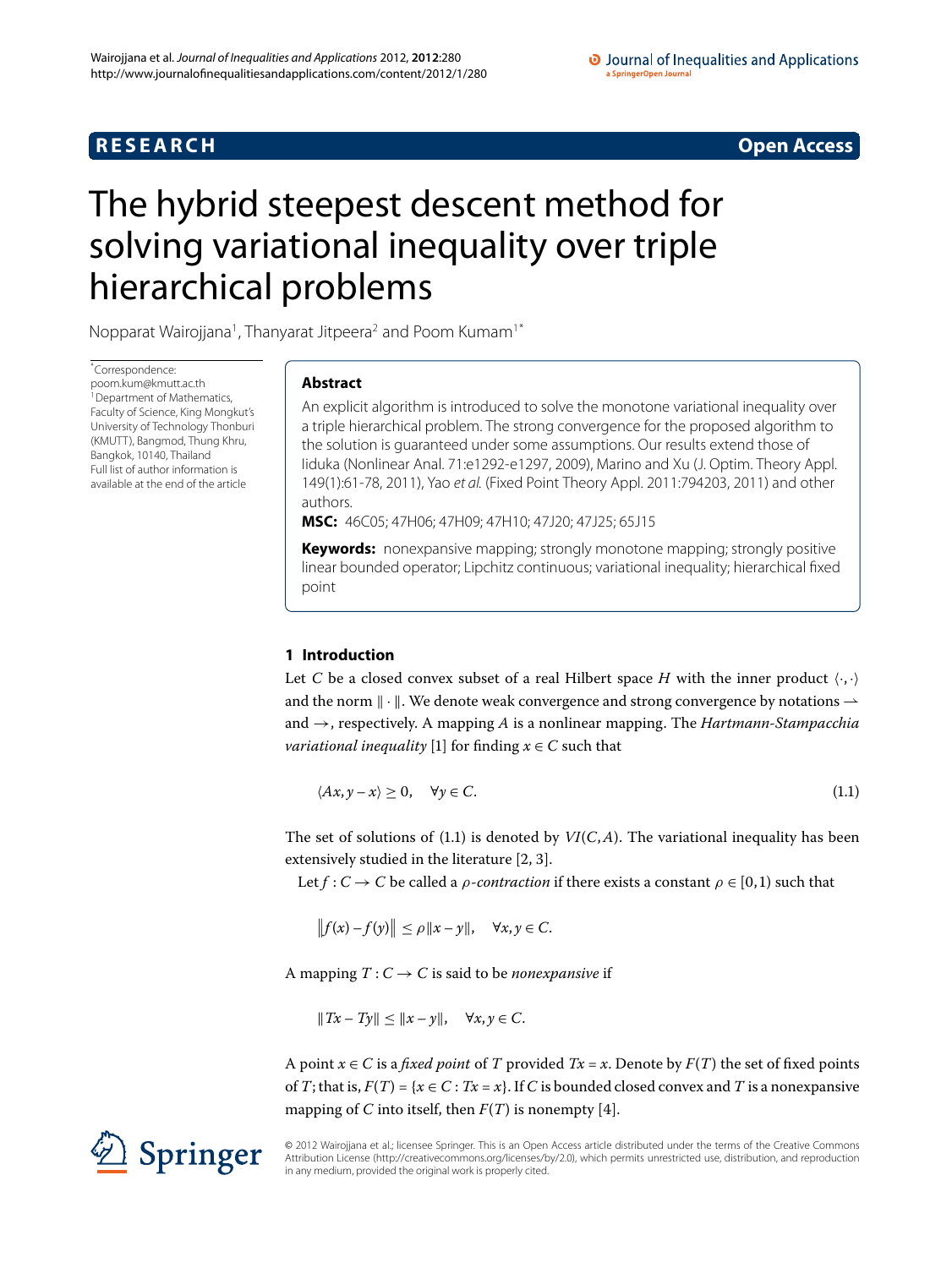We discuss the following variational inequality problem over the fixed point set of a nonexpansive mapping (see [5-13[\]](#page-16-0)), which is called a *hierarchical problem*. Consider a monotone, continuous mapping  $A : H \to H$  and a nonexpansive mapping  $T : H \to H$ . *Find*  $x^*$  ∈ *VI*(*F*(*T*),*A*) = { $x^*$  ∈ *F*(*T*) :  $\langle Ax^*, x - x^* \rangle \ge 0$ ,  $\forall x \in F(T)$ }, where *F*(*T*) ≠ Ø. This solution set is denoted by  $\Xi$ .

We introduce the following variational inequality problem over the solution set of the variational inequality problem over the fixed point set of a nonexpansive mapping (see [14-18[\]](#page-16-2)), which is called a *triple hierarchical problem*. Consider an inverse-strongly monotone  $A: H \to H$ , a strongly monotone and Lipschitz continuous  $B: H \to H$  and a nonexpansive mapping  $T : H \to H$ . Find  $x^* \in VI(\Xi, B) = \{x^* \in \Xi : \langle Bx^*, x - x^* \rangle \geq 0, \forall x \in \Xi\}$ , where  $\Xi := VI(F(T), A) \neq \emptyset.$ 

A mapping  $A: H \to H$  is said to be *monotone* if

$$
\langle Ax - Ay, x - y \rangle \ge 0, \quad \forall x, y \in H.
$$

A mapping  $A: H \to H$  is said to be  $\alpha$ -*strongly monotone* if there exists a positive real number *α* such that

$$
\langle Ax - Ay, x - y \rangle \ge \alpha ||x - y||^2, \quad \forall x, y \in H.
$$

A mapping  $A : H \to H$  is said to be  $\beta$ -*inverse-strongly monotone* if there exists a positive real number *β* such that

$$
\langle Ax - Ay, x - y \rangle \ge \beta ||Ax - Ay||^2, \quad \forall x, y \in H.
$$

A mapping  $A : H \to H$  is said to be *L*-*Lipschitz continuous* if there exists a positive real number *L* such that

$$
||Ax - Ay|| \le L||x - y||, \quad \forall x, y \in H.
$$

A linear bounded operator *A* is said to be *strongly positive* on *H* if there exists a constant  $\bar{\gamma}$  > 0 with the property

<span id="page-1-0"></span>
$$
\langle Ax, x \rangle \geq \bar{\gamma} \|x\|^2, \quad \forall x \in H.
$$

In 2009, Iiduka [\[](#page-16-1)14] introduced an iterative algorithm for the following triple hierarchical constrained optimization problem. The sequence  ${x_n}$  defined by the iterative method below, with the initial guess  $x_1 \in H$ , is chosen arbitrarily,

$$
\begin{cases}\n y_n = T(x_n - \lambda_n A_1 x_n), \\
 x_{n+1} = y_n - \mu \alpha_n A_2 y_n, \quad \forall n \ge 0,\n\end{cases}
$$
\n(1.2)

where  $\alpha_n \in (0,1]$  and  $\lambda_n \in (0, 2\alpha]$  satisfy certain conditions. Let  $A_1 : H \to H$  be an inversestrongly monotone,  $A_2: H \to H$  be a strongly monotone and Lipschitz continuous and  $T : H \to H$  be a nonexpansive mapping, then the sequence converges strongly to the set solution of  $(1.2)$ .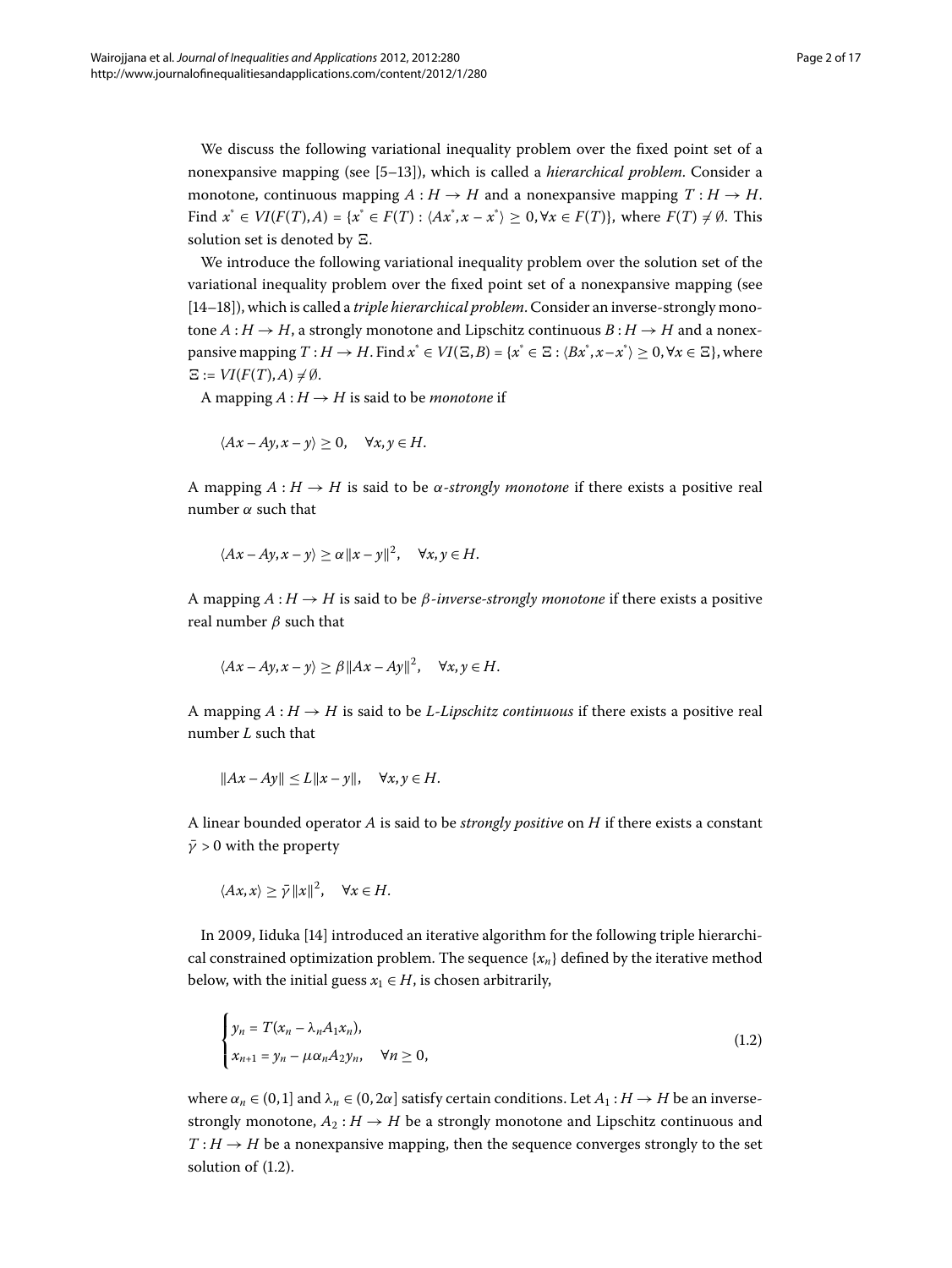In 2011, Yao *et al.* [19[\]](#page-16-3) studied new algorithms. For  $x_0 \in C$  chosen arbitrarily, let the sequence  $\{x_n\}$  be generated iteratively by

<span id="page-2-0"></span>
$$
x_{n+1} = \beta_n x_n + (1 - \beta_n) T P_C \big[ I - \alpha_n (A - \gamma f) \big] x_n, \quad \forall n \ge 0,
$$

where the sequences  $\{\alpha_n\}$  and  $\{\beta_n\}$  are two sequences in [0,1]. Then  $\{x_n\}$  converges strongly to  $x^* \in F(T)$  which is the unique solution of the variational inequality:

Find 
$$
x^* \in F(T)
$$
 such that  $\langle (A - \gamma f)x^*, x - x^* \rangle \ge 0$ ,  $\forall x \in F(T)$ . (1.3)

Let  $A: C \rightarrow H$  be a strongly positive linear bounded operator,  $f: C \rightarrow H$  be a  $\rho$ contraction and  $T: C \to C$  be a nonexpansive mapping satisfying some conditions. The solution set of (1.3) is denoted by  $\Omega := VI(F(T), A - \gamma f)$ .

Very recently, Marino and Xu [20] generated a sequence  $\{x_n\}$  through the recursive formula

<span id="page-2-1"></span>
$$
x_{n+1} = \lambda_n f x_n + (1 - \lambda_n) (\alpha_n V x_n + (1 - \alpha_n) T x_n), \quad \forall n \geq 0,
$$

where *f* is a contraction on *C*, the initial guess  $x_0 \in C$  is arbitrary and  $\{\lambda_n\}$ ,  $\{\alpha_n\}$  are two sequences in (0, 1) and *T*, *V* :  $C \rightarrow C$  are two nonexpansive self mappings. Strong convergence of the algorithm is proved under different circumstances of parameter selection.

In this paper, we introduce iterative algorithms and prove a strong convergence theorem for the following variational inequality over the triple hierarchical problem  $(1.4)$  $(1.4)$  $(1.4)$  below. Let *B* : *C* → *C* be a *β*-strongly monotone and *L*-Lipschitz continuous. Find  $x^* \in \Omega$  such that

$$
\langle Bx^*, x - x^* \rangle \ge 0, \quad \forall x \in \Omega,
$$
\n(1.4)

where  $\Omega := VI(F(T), A - \gamma f) \neq \emptyset$ , *T* is a nonexpansive mapping,  $A: C \to H$  is a strongly positive linear bounded operator and  $f : C \to H$  is a  $\rho$ -contraction. This solution set of (1.4) is denoted by  $\Upsilon := VI(\Omega, B) := VI(VI(F(T), A - \gamma f), B)$ . Then the sequence { $x_n$ } strongly converges to the unique solution of  $(3.2)$  in Section 3 and we shall denote the set of such solutions by  $\Theta := VI(\Upsilon, I - \phi)$ .

## **2 Preliminaries**

Let *H* be a real Hilbert space and *C* be a nonempty closed convex subset of *H*. Recall that the (nearest point) projection  $P_C$  from *H* onto *C* assigns, to each  $x \in H$ , the unique point in  $P_Cx \in C$  satisfying the property

$$
||x - P_C x|| = \min_{y \in C} ||x - y||.
$$

The following characterizes the projection  $P_C$ . We recall some lemmas which will be needed in the rest of this paper.

**Lemma 2.1** *The function*  $u \in C$  *is a solution of the variational inequality* (1.1) *if and only if*  $u \in C$  *satisfies the relation*  $u = P_C(u - \lambda Au)$  *for all*  $\lambda > 0$ *.*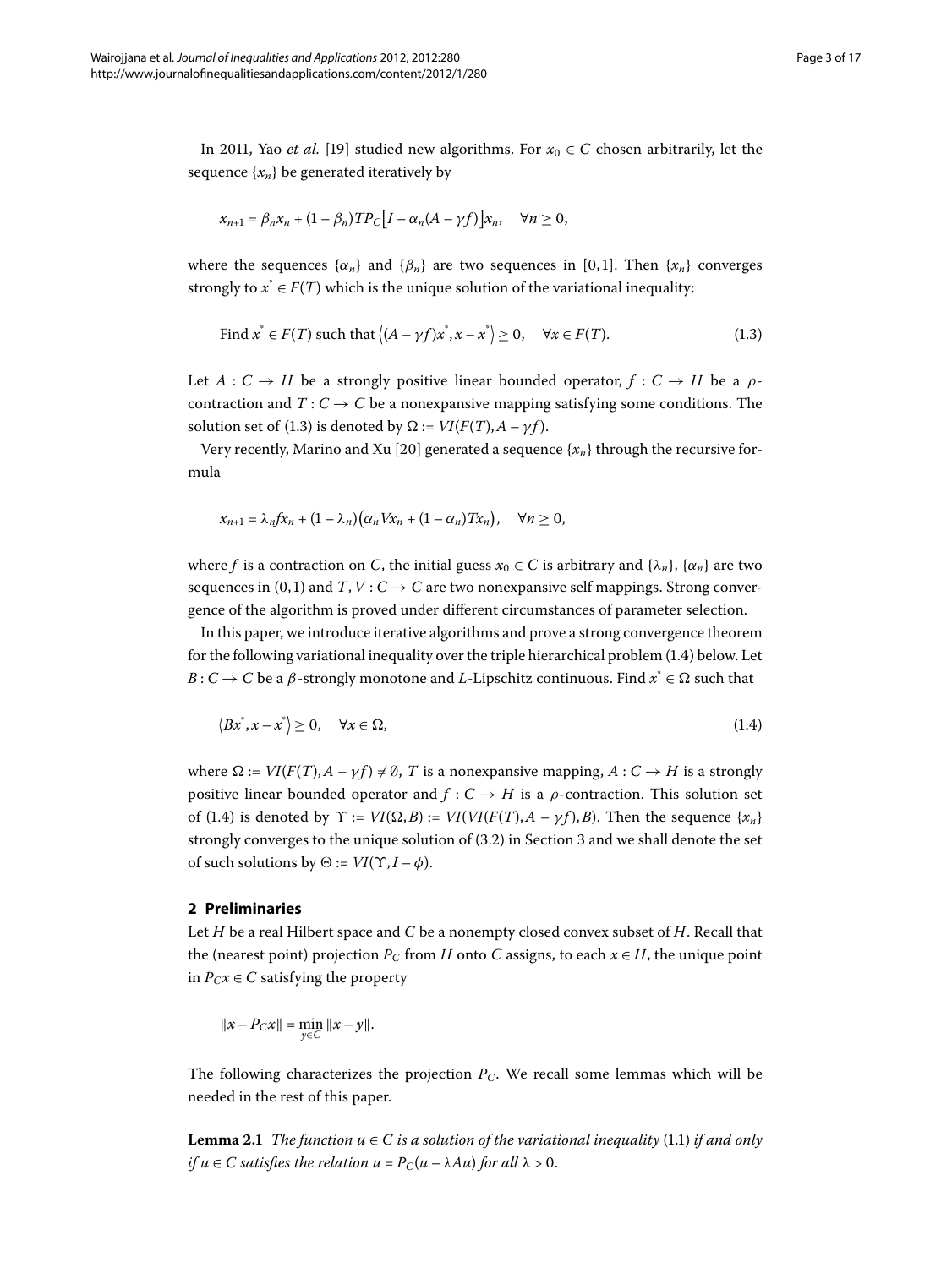**Lemma 2.2** For a given  $z \in H$ ,  $u \in C$ ,  $u = P_C z \Leftrightarrow \langle u - z, v - u \rangle \ge 0$ ,  $\forall v \in C$ . *It is well known that PC is a firmly nonexpansive mapping of H onto C and satisfies*

$$
||P_C x - P_C y||^2 \le \langle P_C x - P_C y, x - y \rangle, \quad \forall x, y \in H.
$$
\n(2.1)

*Moreover*,  $P_Cx$  is characterized by the following properties:  $P_Cx \in C$  and for all  $x \in H$ ,  $y \in C$ ,

$$
\langle x - P_C x, y - P_C x \rangle \le 0. \tag{2.2}
$$

Lemma 2.3 The following inequality holds in an inner product space H:

$$
||x + y||2 \le ||x||2 + 2\langle y, x + y \rangle, \quad \forall x, y \in H.
$$

**Lemma 2.4** [\[](#page-16-5)21] Let C be a closed convex subset of a real Hilbert space H and let  $T$ :  $C \rightarrow C$  be a nonexpansive mapping. Then I – T is demiclosed at zero, that is,  $x_n \rightharpoonup x$  and  $x_n - Tx_n \to 0$  *imply*  $x = Tx$ .

Lemma 2.5 [\[](#page-16-6)22] Assume A is a strongly positive linear bounded operator on a Hilbert space *H* with the coefficient  $\bar{\gamma} > 0$  and  $0 < \rho \leq ||A||^{-1}$ , then  $||I - \rho A|| \leq 1 - \rho \bar{\gamma}$ .

**Lemma .** [[\]](#page-16-7) *Each Hilbert space H satisfies Opial's condition*, *that is*, *for any sequence*  ${x_n} \subset H$  with  $x_n \to x$ , the inequality

 $\liminf_{n\to\infty}||x_n-x|| < \liminf_{n\to\infty}||x_n-y||$ 

<span id="page-3-0"></span> $holds for each y \in H with y \neq x$ .

**Lemma 2.7** [24[\]](#page-16-8) Let  $\{x_n\}$  and  $\{y_n\}$  be bounded sequences in a Banach space X and let { $\beta_n$ } *be a sequence in* [0,1] *with*  $0 < \liminf_{n \to \infty} \beta_n \le \limsup_{n \to \infty} \beta_n < 1$ . Suppose  $x_{n+1} =$  $(1 - \beta_n)y_n + \beta_n x_n$  for all integers  $n \ge 0$  and  $\limsup_{n \to \infty} (\|y_{n+1} - y_n\| - \|x_{n+1} - x_n\|) \le 0$ . Then  $\lim_{n\to\infty} ||y_n - x_n|| = 0.$ 

<span id="page-3-1"></span>**Lemma 2.8** [10] Let  $B: H \to H$  be  $\beta$ -strongly monotone and L-Lipschitz continuous and let  $\mu \in (0, \frac{2\beta}{L^2})$ . For  $\lambda \in [0,1]$ , define  $T_{\lambda}: H \to H$  by  $T_{\lambda}(x) := x - \lambda \mu B(x)$  for all  $x \in H$ . Then, *for all*  $x, y \in H$ ,

 $||T_{\lambda}(x) - T_{\lambda}(y)|| \leq (1 - \lambda \tau) ||x - y||$ 

 $holds, where \tau := 1 - \sqrt{1 - \mu(2\beta - \mu L^2)} \in (0, 1].$ 

**Lemma 2.9** [\[](#page-16-10)25] Assume  $\{a_n\}$  *is a sequence of nonnegative real numbers such that* 

$$
a_{n+1}\leq (1-\gamma_n)a_n+\delta_n, \quad \forall n\geq 0,
$$

*where*  $\{\gamma_n\} \subset (0,1)$  *and*  $\{\delta_n\}$  *is a sequence in*  $\mathcal R$  *such that* (i)  $\sum_{n=1}^{\infty} \gamma_n = \infty$ ,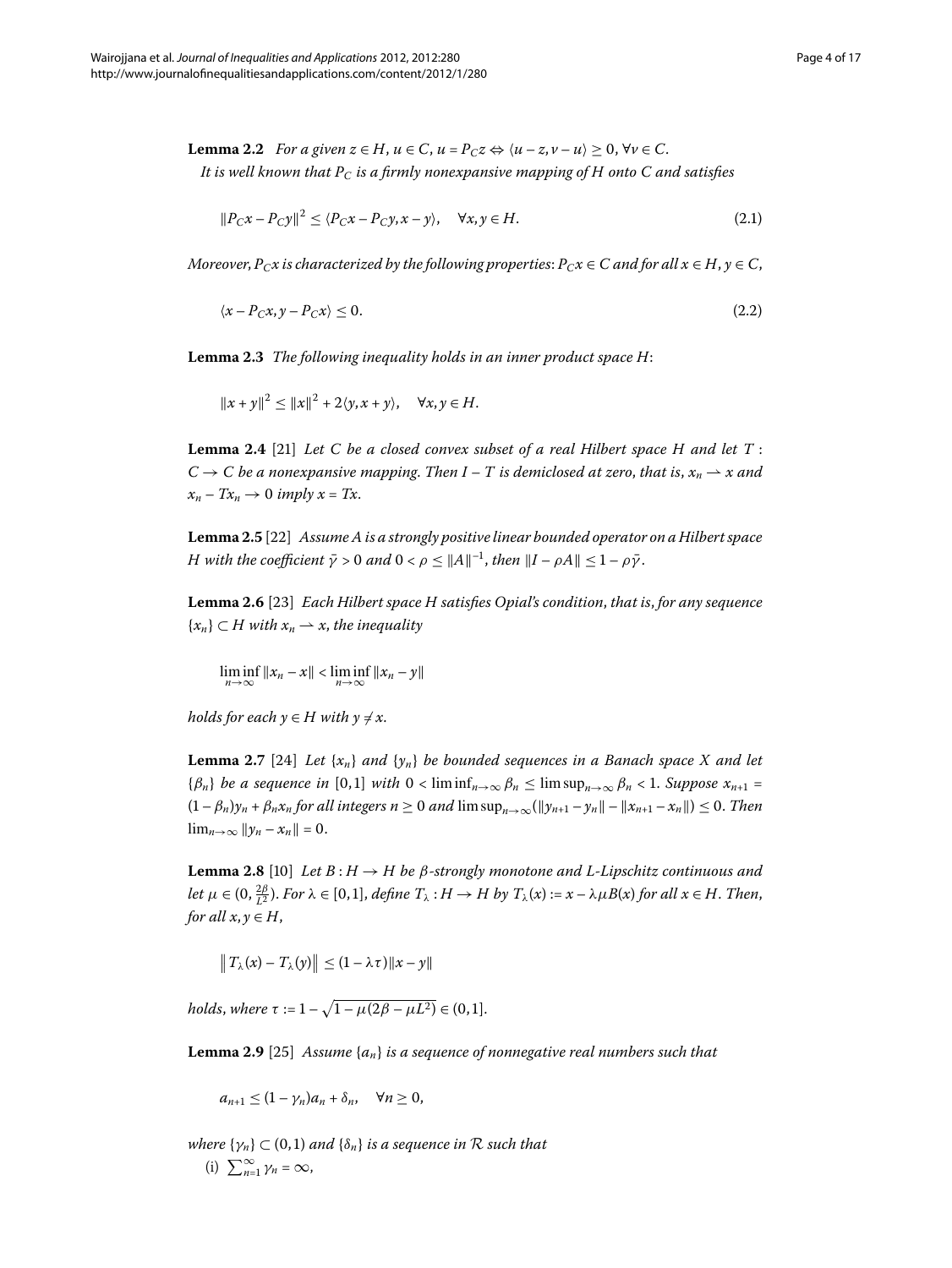<span id="page-4-1"></span>(ii)  $\limsup_{n\to\infty} \frac{\delta_n}{\gamma_n} \leq 0 \text{ or } \sum_{n=1}^{\infty} |\delta_n| < \infty.$ *Then*  $\lim_{n\to\infty} a_n = 0$ .

# **3 Strong convergence theorem**

In this section, we introduce an iterative algorithm for solving the monotone variational inequality over a triple hierarchical problem.

**Theorem 3.1** Let H be a real Hilbert space, C be a closed convex subset of H. Let  $A: C \rightarrow H$ *be a strongly positive linear bounded operator*, *f* : *C* → *H be a ρ-contraction*, *γ be a positive real number such that*  $\frac{\bar{\gamma}-1}{\rho}<\gamma<\frac{\bar{\gamma}}{\rho}.$  *Let*  $T:C\to C$  *be a nonexpansive mapping,*  $B:C\to C$ *be a β-strongly monotone and L-Lipschitz continuous*. *Let φ* : *C* → *C be a k-contraction mapping with k*  $\in$  [0,1). Assume that  $\Upsilon$  :=  $VI(VI(F(T), A - \gamma f), B)$  is nonempty set. Suppose  ${x_n}$  *is a sequence generated by the following algorithm*  $x_0 \in C$  *arbitrarily*:

<span id="page-4-2"></span>
$$
\begin{cases}\n z_n = TP_C[I - \delta_n(A - \gamma f)]x_n, \\
 y_n = (I - \mu \beta_n B)z_n, \\
 x_{n+1} = \alpha_n \phi(x_n) + (1 - \alpha_n)y_n, \quad \forall n \ge 0,\n\end{cases}
$$
\n(3.1)

 $\omega$  *where*  $\{\alpha_n\}, \{\delta_n\} \subset [0,1]$ . If  $\mu \in (0, \frac{2\beta}{L^2})$  is used and if  $\{\beta_n\} \subset (0,1]$  satisfies the following con*ditions*:

- $(C1):$   $\sum_{n=1}^{\infty} |\delta_{n+1} \delta_n| < \infty,$   $\sum_{n=1}^{\infty} \delta_n = \infty;$
- <span id="page-4-0"></span> $(C2): \sum_{n=1}^{\infty} |\beta_{n+1} - \beta_n| < \infty;$
- (C3):  $\sum_{n=1}^{\infty} |\alpha_{n+1} \alpha_n| < \infty$ ,  $\lim_{n \to \infty} \alpha_n = 0$ ;
- (C4):  $\delta_n \leq \beta_n$  and  $\beta_n \leq \alpha_n$ .

*Then*  $\{x_n\}$  *converges strongly to*  $x^* \in \Upsilon$ , *which is the unique solution of the variational inequality*:

Find 
$$
x^* \in \Upsilon
$$
 such that  $\langle (I - \phi)x^*, x - x^* \rangle \ge 0$ ,  $\forall x \in \Upsilon$ . (3.2)

*Proof* We will divide the proof into four steps.

Step 1. We will show  $\{x_n\}$  is bounded. For any  $q \in \Upsilon$ , we have

$$
||z_n - q|| = ||TP_C[I - \delta_n(A - \gamma f)]x_n - TP_Cq||
$$
  
\n
$$
\le ||[I - \delta_n(A - \gamma f)]x_n - q||
$$
  
\n
$$
\le \delta_n || \gamma f(x_n) - \gamma f(q)|| + \delta_n || \gamma f(q) - Aq|| + ||I - \delta_n A|| ||x_n - q||
$$
  
\n
$$
\le \delta_n \gamma \rho ||x_n - q|| + \delta_n || \gamma f(q) - Aq|| + (1 - \delta_n \bar{\gamma}) ||x_n - q||
$$
  
\n
$$
= [1 - (\bar{\gamma} - \gamma \rho)\delta_n] ||x_n - q|| + \delta_n || \gamma f(q) - Aq||.
$$
 (3.3)

By Lemma 2.8, it is found that

$$
||y_n - q|| = ||(I - \mu \beta_n B)z_n - (I - \mu \beta_n B)q||
$$
  
\n
$$
\leq (1 - \beta_n \tau) ||z_n - q||
$$
  
\n
$$
\leq (1 - \beta_n \tau) \{ [1 - (\bar{\gamma} - \gamma \rho)\delta_n] ||x_n - q|| + \delta_n ||\gamma f(q) - Aq|| \}.
$$
\n(3.4)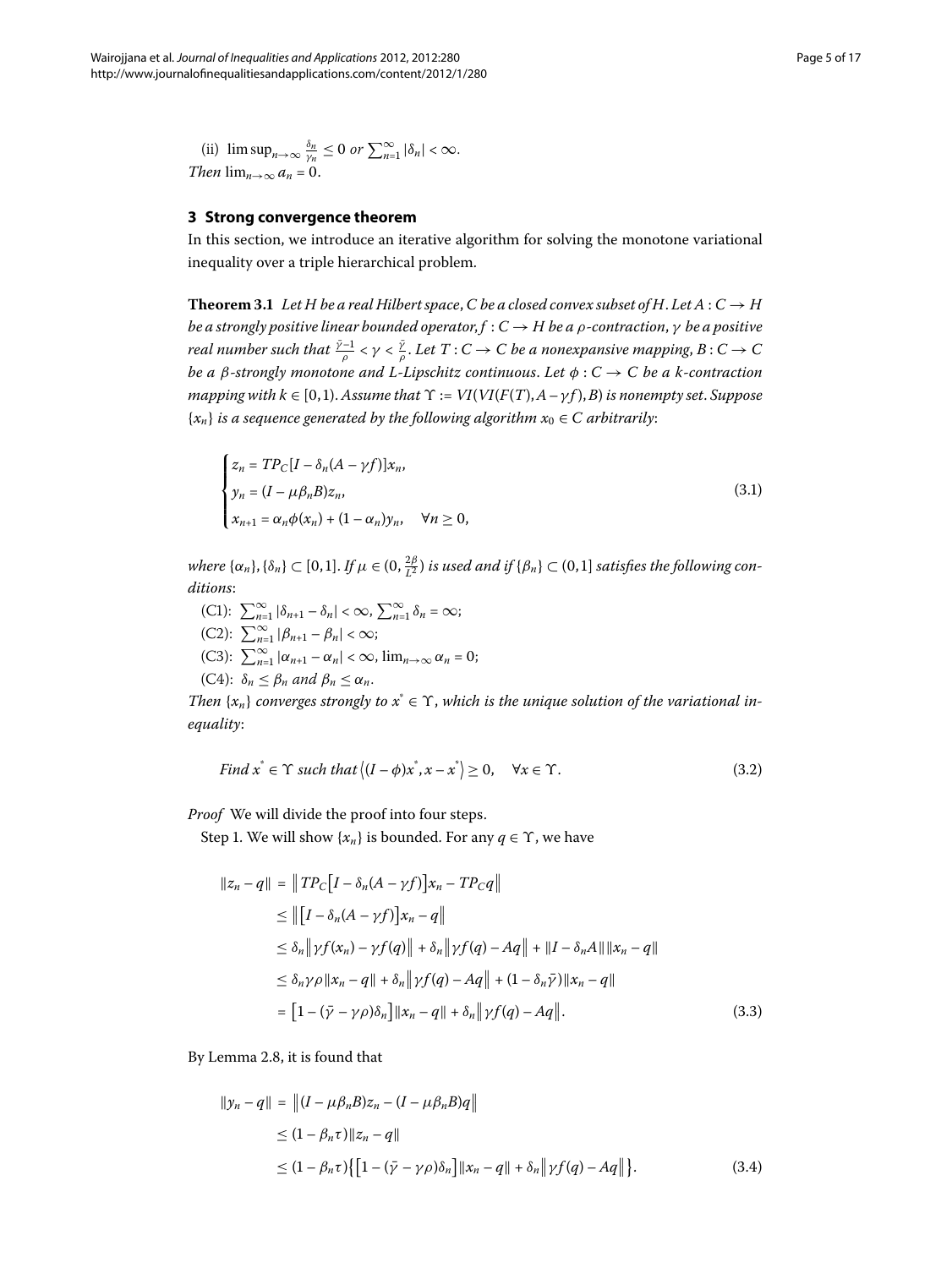From  $(3.1)$ , we get

$$
||x_{n+1} - q|| \le \alpha_n ||\phi(x_n) - \phi(q)|| + \alpha_n ||\phi(q) - q|| + (1 - \alpha_n)||y_n - q||
$$
  
\n
$$
\le \alpha_n k ||x_n - q|| + \alpha_n ||\phi(q) - \phi(q)|| + (1 - \alpha_n)||y_n - q||
$$
  
\n
$$
\le \alpha_n k ||x_n - q|| + (1 - \alpha_n)(1 - \beta_n \tau)
$$
  
\n
$$
\times \{ [1 - (\bar{y} - \gamma \rho)\delta_n] ||x_n - q|| + \delta_n ||\gamma f(q) - Aq|| \}
$$
  
\n
$$
\le \alpha_n ||x_n - q|| + (1 - \alpha_n)(1 - \beta_n \tau) [1 - (\bar{y} - \gamma \rho)\delta_n] ||x_n - q||
$$
  
\n
$$
+ (1 - \alpha_n)(1 - \beta_n \tau)\delta_n ||\gamma f(q) - Aq||
$$
  
\n
$$
= \alpha_n ||x_n - q|| + (1 - \alpha_n)[1 - (\bar{y} - \gamma \rho)\delta_n - \beta_n \tau + \beta_n \tau(\bar{y} - \gamma \rho)\delta_n] ||x_n - q||
$$
  
\n
$$
+ (1 - \alpha_n)(1 - \beta_n \tau)\delta_n ||\gamma f(q) - Aq||
$$
  
\n
$$
= \alpha_n ||x_n - q|| + (1 - \alpha_n)[1 - \{(\bar{y} - \gamma \rho)\delta_n + \beta_n \tau - \beta_n \tau(\bar{y} - \gamma \rho)\delta_n\}] ||x_n - q||
$$
  
\n
$$
+ (1 - \alpha_n)(1 - \beta_n \tau)\delta_n ||\gamma f(q) - Aq||
$$
  
\n
$$
= \alpha_n ||x_n - q||
$$
  
\n
$$
+ [1 - \alpha_n - \{(\bar{y} - \gamma \rho)\delta_n + \beta_n \tau - \beta_n \tau(\bar{y} - \gamma \rho)\delta_n\} (1 - \alpha_n) ] ||x_n - q||
$$
  
\n
$$
+ (1 - \alpha_n)(1 - \beta_n \tau)\delta_n ||\gamma f(q) - Aq||
$$
  
\n
$$
= [1 - (1 - \alpha_n)\{(\bar{y} - \gamma \rho)\delta_n + \beta_n \tau - \beta_n \tau(\bar{y} - \gamma \rho)\delta_n\} ||x_n - q||
$$
  
\n
$$
+ (1 - \alpha_n)(1
$$

where *σ*<sub>*n*</sub> :=  $(\bar{\gamma} - \gamma \rho)(1 - \alpha_n)(1 - \beta_n \tau)\delta_n$ . Then the mathematical induction implies that

$$
||x_n-q|| \leq \max\left\{||x_0-q||, \frac{||\gamma f(q)-Aq||}{\bar{\gamma}-\gamma\rho}\right\}, \quad \forall n \geq 0.
$$

Therefore,  $\{x_n\}$  is bounded and so are  $\{y_n\}$ ,  $\{z_n\}$ ,  $\{Ax_n\}$ ,  $\{Bx_n\}$ ,  $\{\phi(x_n)\}$  and  $\{f(x_n)\}$ .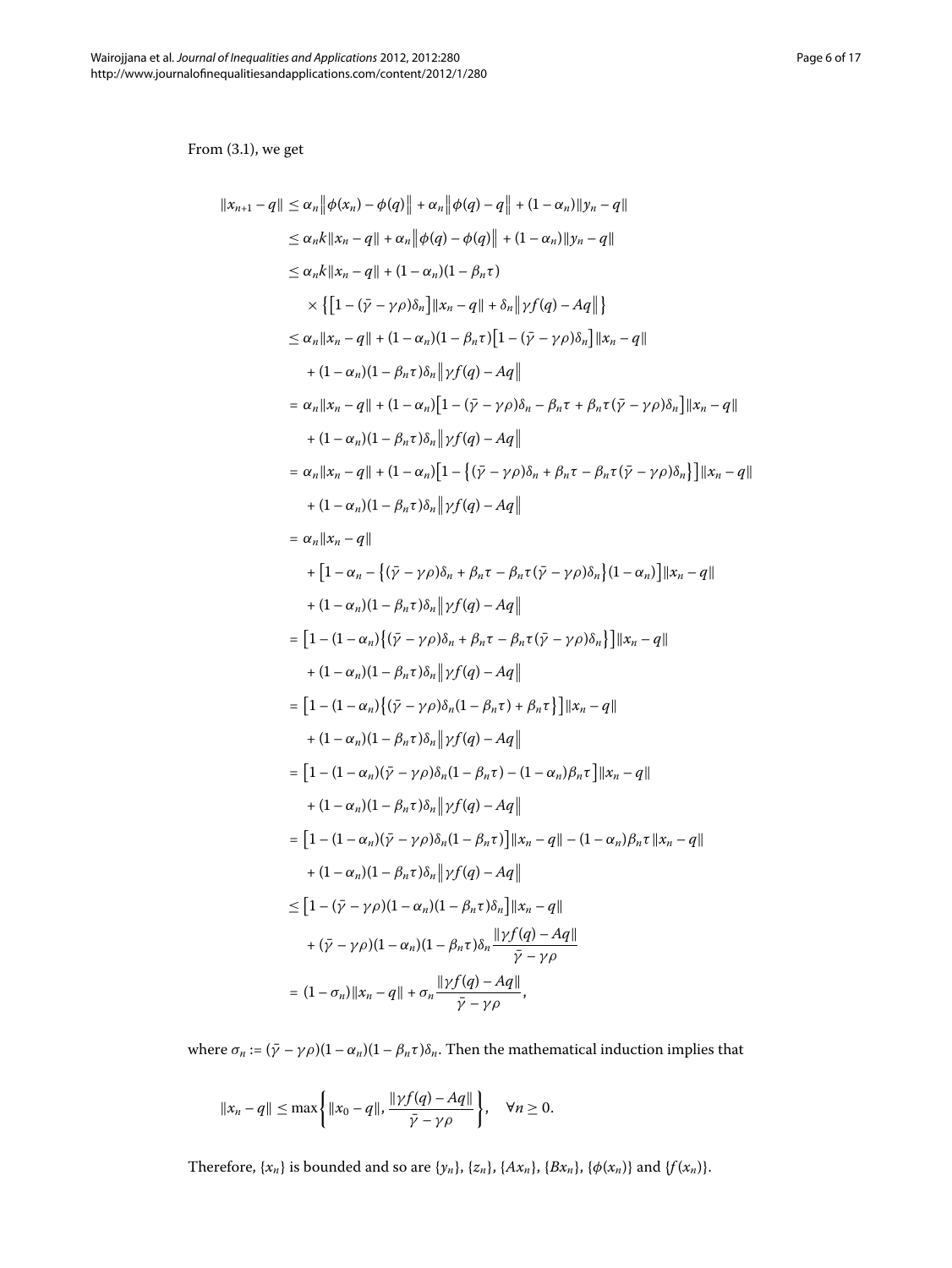<span id="page-6-0"></span>Step 2. We claim that  $\lim_{n\to\infty} ||x_{n+1} - x_n|| = 0$  and  $\lim_{n\to\infty} ||x_n - x_n|| = 0$ . From (3.1), we have

$$
||z_{n+1} - z_n|| = ||TP_C[I - \delta_{n+1}(A - \gamma f)]x_{n+1} - TP_C[I - \delta_n(A - \gamma f)]x_n||
$$
  
\n
$$
\leq ||P_C[I - \delta_{n+1}(A - \gamma f)]x_{n+1} - P_C[I - \delta_n(A - \gamma f)]x_n||
$$
  
\n
$$
\leq ||[I - \delta_{n+1}(A - \gamma f)]x_{n+1} - [I - \delta_n(A - \gamma f)]x_n||
$$
  
\n
$$
= ||\delta_{n+1}(\gamma f(x_{n+1}) - \gamma f(x_n)) + (\delta_{n+1} - \delta_n)\gamma f(x_n) + (I - \delta_{n+1}A)(x_{n+1} - x_n)
$$
  
\n
$$
+ (\delta_n - \delta_{n+1})Ax_n||
$$
  
\n
$$
\leq \delta_{n+1}\gamma ||f(x_{n+1}) - f(x_n)|| + (1 - \delta_{n+1}\bar{\gamma})||x_{n+1} - x_n||
$$
  
\n
$$
+ |\delta_{n+1} - \delta_n| (||\gamma f(x_n)|| + ||Ax_n||)
$$
  
\n
$$
\leq \delta_{n+1}\gamma \rho ||x_{n+1} - x_n|| + (1 - \delta_{n+1}\bar{\gamma})||x_{n+1} - x_n||
$$
  
\n
$$
+ |\delta_{n+1} - \delta_n| (||\gamma f(x_n)|| + ||Ax_n||)
$$
  
\n
$$
= [1 - (\bar{\gamma} - \gamma \rho)\delta_{n+1}]||x_{n+1} - x_n|| + |\delta_{n+1} - \delta_n| (||\gamma f(x_n)|| + ||Ax_n||)
$$
 (3.5)

<span id="page-6-1"></span>and

$$
||y_{n+1} - y_n|| = ||(I - \mu \beta_{n+1} B)z_{n+1} - (I - \mu \beta_n B)z_n||
$$
  
\n
$$
\leq ||(I - \mu \beta_{n+1} B)z_{n+1} - (I - \mu \beta_{n+1} B)z_n||
$$
  
\n
$$
+ ||(I - \mu \beta_{n+1} B)z_n - (I - \mu \beta_n B)z_n||
$$
  
\n
$$
\leq (1 - \beta_n \tau) ||z_{n+1} - z_n|| + \mu |\beta_{n+1} - \beta_n| ||Bz_n||.
$$
 (3.6)

Using  $(3.5)$  $(3.5)$  $(3.5)$  and  $(3.6)$ , we get

$$
||x_{n+2} - x_{n+1}|| = ||\alpha_{n+1}\phi(x_{n+1}) + (1 - \alpha_{n+1})y_{n+1} - \alpha_n\phi(x_n) - (1 - \alpha_n)y_n||
$$
  
\n
$$
\leq \alpha_{n+1} ||\phi(x_{n+1}) - \phi(x_n)|| + |\alpha_{n+1} - \alpha_n||\phi(x_{n+1})|| + (1 - \alpha_{n+1})||y_{n+1} - y_n||
$$
  
\n
$$
+ |\alpha_{n+1} - \alpha_n||y_n||
$$
  
\n
$$
\leq \alpha_{n+1}k||x_{n+1} - x_n|| + |\alpha_{n+1} - \alpha_n|(|\phi(x_{n+1})|| + ||y_n||)
$$
  
\n
$$
+ (1 - \alpha_{n+1})||y_{n+1} - y_n||
$$
  
\n
$$
\leq \alpha_{n+1}k||x_{n+1} - x_n|| + |\alpha_{n+1} - \alpha_n|(|\phi(x_{n+1})|| + ||y_n||)
$$
  
\n
$$
+ (1 - \alpha_{n+1})\{(1 - \beta_n\tau)||z_{n+1} - z_n|| + \mu|\beta_{n+1} - \beta_n||Bz_n||\}
$$
  
\n
$$
= \alpha_{n+1}k||x_{n+1} - x_n|| + |\alpha_{n+1} - \alpha_n|(|\phi(x_{n+1})|| + ||y_n||)
$$
  
\n
$$
+ (1 - \alpha_{n+1})(1 - \beta_n\tau)||z_{n+1} - z_n|| + (1 - \alpha_{n+1})\mu|\beta_{n+1} - \beta_n||Bz_n||
$$
  
\n
$$
\leq \alpha_{n+1}||x_{n+1} - x_n|| + |\alpha_{n+1} - \alpha_n|(|\phi(x_{n+1})|| + ||y_n||)
$$
  
\n
$$
+ (1 - \alpha_{n+1})\mu|\beta_{n+1} - \beta_n||Bz_n||
$$
  
\n
$$
+ (1 - \alpha_{n+1})\{[1 - (\bar{\gamma} - \gamma\rho)\delta_{n+1}||x_{n+1} - x_n|| + |\delta_{n+1} - \delta_n|(\gamma(x_n)|| + \gamma(x_n)|| + \gamma(x_n)|| + |\delta_{n+1} - \delta_n|(\gamma(x_n)|| + \gamma(x_n)|| + \gamma(x_n)|| + \gamma(x_n)|| + \gamma(x_n|| + \gamma(x_n)||
$$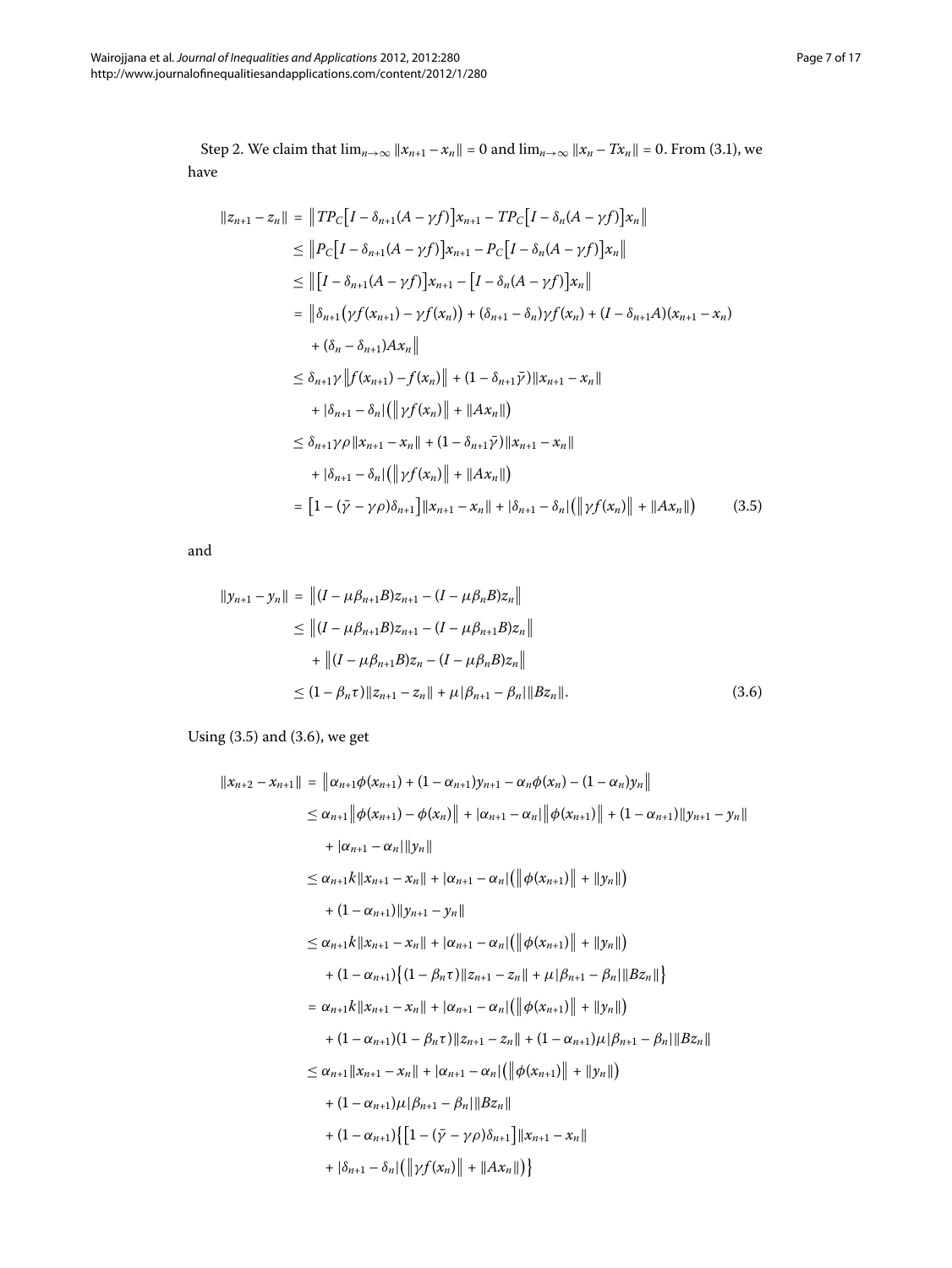$$
\leq \alpha_{n+1} \|x_{n+1} - x_n\| + |\alpha_{n+1} - \alpha_n| \left( \left\|\phi(x_{n+1})\right\| + \left\|y_n\right\|\right) \\
+ (1 - \alpha_{n+1})\mu |\beta_{n+1} - \beta_n| \|Bz_n\| \\
+ (1 - \alpha_{n+1}) \Big[ 1 - (\bar{\gamma} - \gamma \rho) \delta_{n+1} \Big] \|x_{n+1} - x_n\| \\
+ (1 - \alpha_{n+1}) |\delta_{n+1} - \delta_n| \left( \left\|\gamma f(x_n)\right\| + \|Ax_n\|\right) \\
\leq \Big[ 1 - (\bar{\gamma} - \gamma \rho) \delta_{n+1} (1 - \alpha_{n+1}) \Big] \|x_{n+1} - x_n\| \\
+ |\alpha_{n+1} - \alpha_n| \left( \left\|\phi(x_{n+1})\right\| + \left\|y_n\right\|\right) \\
+ \mu |\beta_{n+1} - \beta_n| \|Bz_n\| + |\delta_{n+1} - \delta_n| \left( \left\|\gamma f(x_n)\right\| + \|Ax_n\|\right) \\
\leq \Big[ 1 - (\bar{\gamma} - \gamma \rho) \delta_{n+1} (1 - \alpha_{n+1}) \Big] \|x_{n+1} - x_n\| \\
+ \Big\{ |\alpha_{n+1} - \alpha_n| + |\beta_{n+1} - \beta_n| + |\delta_{n+1} - \delta_n| \Big\} M,
$$

where *M* is some constant such that

<span id="page-7-0"></span>
$$
\sup_{n\geq 0} \{ \|\phi(x_n)\| + \|y_n\|, \mu \|Bz_n\|, \|\gamma f(x_n)\| + \|Ax_n\|\} \leq M.
$$

From (C1)-(C3) and the boundedness of { $x_n$ }, { $y_n$ }, { $Ax_n$ }, { $Bz_n$ }, { $\phi(x_n)$ } and { $f(x_n)$ }, by Lemma 2[.](#page-3-1)9, we have

$$
\lim_{n \to \infty} \|x_{n+1} - x_n\| = 0. \tag{3.7}
$$

On the other hand, we note that

<span id="page-7-1"></span>
$$
||z_n - Tx_n|| = ||TP_C[I - \delta_n(A - \gamma f)]x_n - Tx_n||
$$
  
= 
$$
||TP_C[I - \delta_n(A - \gamma f)]x_n - TP_Cx_n||
$$
  

$$
\leq ||[I - \delta_n(A - \gamma f)]x_n - x_n||
$$
  

$$
\leq \delta_n ||(A - \gamma f)]x_n||,
$$

by  $(C3)-(C4)$  and it follows that

$$
\lim_{n \to \infty} ||z_n - Tx_n|| = 0. \tag{3.8}
$$

From  $(3.1)$ , we compute

<span id="page-7-2"></span>
$$
||x_{n+1} - z_n|| = ||\alpha_n \phi(x_n) + (1 - \alpha_n)y_n - z_n||
$$
  
\n
$$
= ||\alpha_n \phi(x_n) + (1 - \alpha_n)(I - \mu \beta_n B)z_n - z_n||
$$
  
\n
$$
\leq \alpha_n ||\phi(x_n) - z_n|| + (1 - \alpha_n) ||(I - \mu \beta_n B)z_n - z_n||
$$
  
\n
$$
\leq \alpha_n k ||x_n - z_n|| + \alpha_n ||\phi(z_n) - z_n|| + (1 - \alpha_n)\mu \beta_n ||Bz_n||.
$$

By  $(C3)$  and  $(C4)$ , it follows that

$$
\lim_{n \to \infty} \|x_{n+1} - z_n\| = 0. \tag{3.9}
$$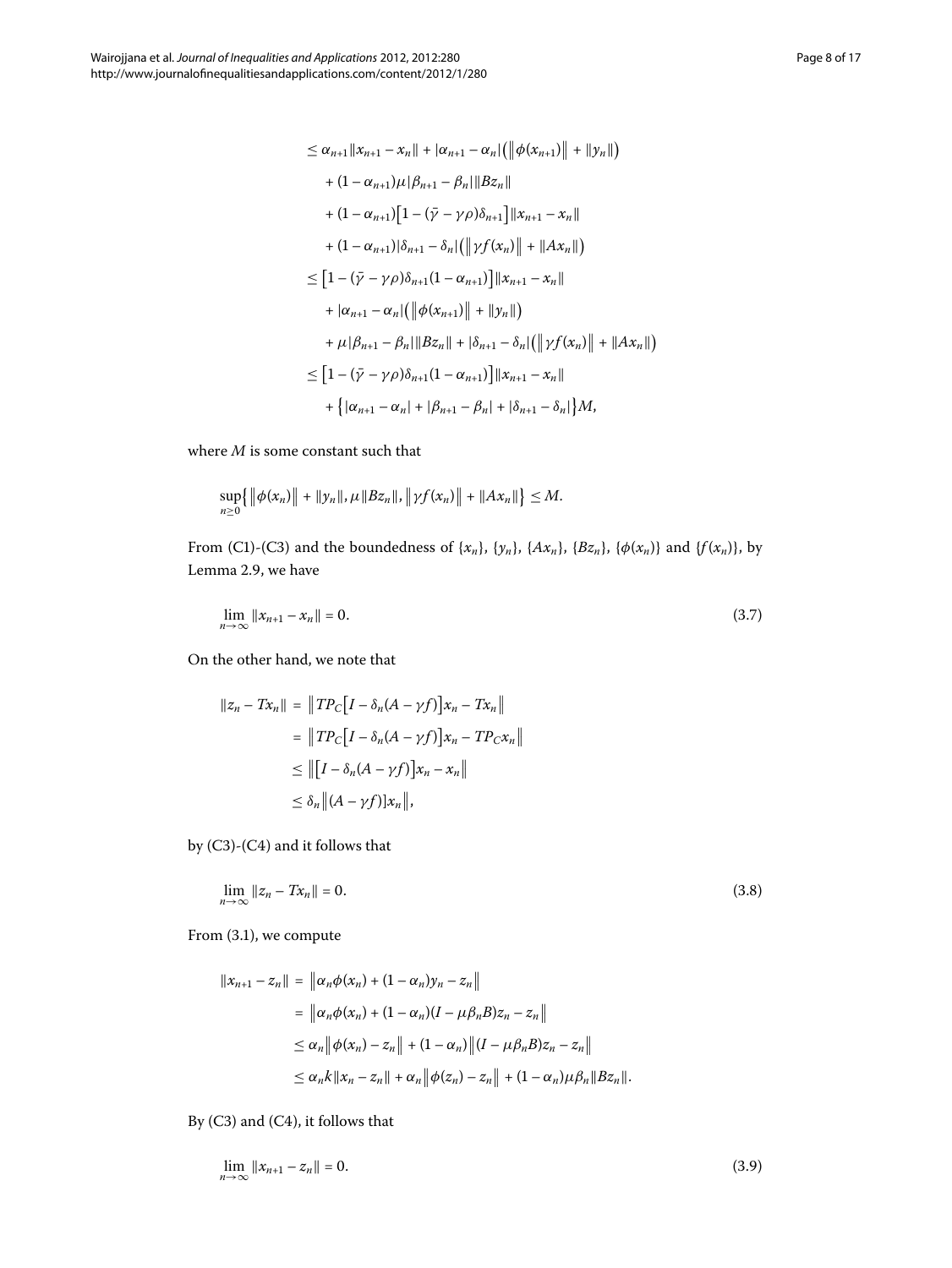Since

$$
||x_n-Tx_n|| \leq ||x_n-x_{n+1}|| + ||x_{n+1}-z_n|| + ||z_n-Tx_n||.
$$

By  $(3.7)$  $(3.7)$  $(3.7)$ ,  $(3.8)$  and  $(3.9)$ , we obtain

$$
\lim_{n \to \infty} ||x_n - Tx_n|| = 0. \tag{3.10}
$$

From  $(3.1)$ , we compute

<span id="page-8-0"></span>
$$
||x_{n+1} - y_n|| = ||\alpha_n \phi(x_n) + (1 - \alpha_n)y_n - y_n||
$$
  

$$
= ||\alpha_n \phi(x_n) + y_n - \alpha_n y_n - y_n||
$$
  

$$
\leq \alpha_n ||\phi(x_n) - y_n||.
$$
 (3.11)

By  $(C3)$ , it follows that

<span id="page-8-1"></span>
$$
\lim_{n \to \infty} \|x_{n+1} - y_n\| = 0. \tag{3.12}
$$

Since

$$
||x_n - y_n|| \le ||x_n - x_{n+1}|| + ||x_{n+1} - y_n||.
$$

From  $(3.7)$  and  $(3.12)$ , we obtain

$$
\lim_{n \to \infty} \|x_n - y_n\| = 0. \tag{3.13}
$$

Step 3. First,  $\limsup_{n\to\infty}$   $\langle u_n-x^*,\gamma f(x^*)-Ax^*\rangle\leq 0$  is proven. Choose a subsequence  $\{x_{n_i}\}$ of  $\{x_n\}$  such that

$$
\limsup_{n\to\infty}\bigl\langle x_n-x^*,\gamma f\bigl(x^*\bigr)-Ax^*\bigr\rangle=\lim_{i\to\infty}\bigl\langle x_{n_i}-x^*,\gamma f\bigl(x^*\bigr)-Ax^*\bigr\rangle.
$$

The boundedness of  $\{x_{n_i}\}$  implies the existences of a subsequence  $\{x_{n_{i_j}}\}$  of  $\{x_{n_i}\}$  and a point  $\hat{x} \in H$  such that  $\{x_{n_{i_j}}\}$  converges weakly to  $\hat{x}$ . We may assume, without loss of generality, that  $\lim_{i\to\infty} \langle x_{n_i}, w \rangle = \langle \hat{x}, w \rangle$ ,  $w \in H$ . Assume  $\hat{x} \neq T(\hat{x})$ .  $\lim_{n\to\infty} ||x_n - Tx_n|| = 0$  with  $F(T) \neq \emptyset$ guarantees that

$$
\liminf_{i \to \infty} ||x_{n_i} - \hat{x}||
$$
\n
$$
< \liminf_{i \to \infty} ||x_{n_i} - T(\hat{x})||
$$
\n
$$
= \liminf_{i \to \infty} ||x_{n_i} - T(x_{n_i}) + T(x_{n_i}) - T(\hat{x})||
$$
\n
$$
= \liminf_{i \to \infty} ||T(x_{n_i}) - T(\hat{x})||
$$
\n
$$
\leq \liminf_{i \to \infty} ||x_{n_i} - \hat{x}||,
$$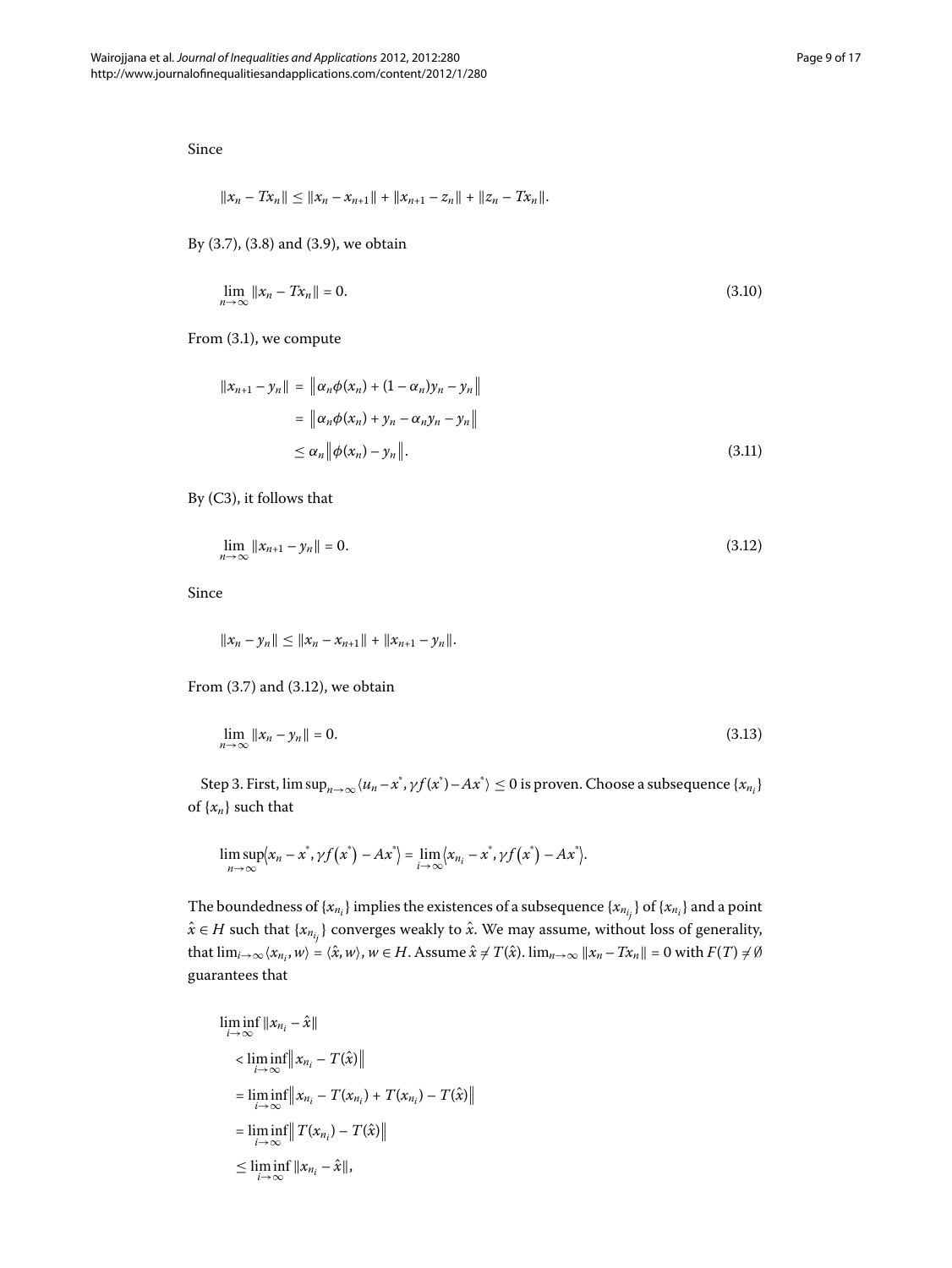which is a contradiction. Therefore,  $\hat{x} \in F(T)$ . From  $x^* \in VI(F(T), A - \gamma f)$ , we find

$$
\limsup_{n \to \infty} \langle x_n - x^*, \gamma f(x^*) - Ax^* \rangle = \lim_{i \to \infty} \langle x_{n_i} - x^*, \gamma f(x^*) - Ax^* \rangle
$$

$$
= \langle \hat{x} - x^*, \gamma f(x^*) - Ax^* \rangle
$$

$$
\leq 0.
$$

Setting  $u_n = [I - \delta_n(A - \gamma f)]x_n$ , by (C3)-(C4), we notice that

<span id="page-9-2"></span>
$$
||u_n-x_n||\leq \delta_n ||(A-\gamma f)||\to 0.
$$

Hence, we get

$$
\limsup_{n \to \infty} \langle u_n - x^*, \gamma f(x^*) - Ax^* \rangle \le 0.
$$
\n(3.14)

<span id="page-9-0"></span>Second,  $\limsup_{n\to\infty}\langle x^* - x_{n+1}, Bx^*\rangle \le 0$  is proven.  $\lim_{n\to\infty} ||x_{n+1} - x_n|| = 0$  guarantees the existences of a subsequence  $\{x_{n_k+1}\}$  of  $\{x_{n_k}\}$  and a point  $\bar{x} \in H$  such that  $\limsup_{n\to\infty} \langle x^* - x^n\rangle$  $\langle x_{n+1}, Bx^* \rangle = \lim_{k \to \infty} \langle x^* - x_{n_k+1}, Bx^* \rangle$  and  $\lim_{k \to \infty} \langle x_{n_k}, w \rangle = \lim_{k \to \infty} \langle x_{n_k+1}, w \rangle = \langle \overline{x}, w \rangle$ ,  $w \in H$ . By the same discussion as in the proof of  $\hat{x} \in F(T)$ , we have  $\bar{x} \in F(T)$ . Let  $y \in F(T)$  be fixed arbitrarily. Then it follows that  $T: C \to C$  is a nonexpansive mapping with  $F(T) \neq \emptyset$ , *A* :  $C \rightarrow H$  is a strongly positive linear bounded operator and  $f : C \rightarrow H$  is a contraction for all  $n \in \mathbb{N}$ . From (3.1),

<span id="page-9-1"></span>
$$
||z_n - y|| = ||TP_C u_n - TP_C y||
$$
  
\n
$$
\le ||u_n - y||. \tag{3.15}
$$

By  $(C3)-(C4)$ , we observe that

$$
||u_n - y|| = ||[I - \delta_n(A - \gamma f)]x_n - y||
$$
  
\n
$$
\le ||x_n - y|| + \delta_n ||(A - \gamma f)x_n||
$$
  
\n
$$
\le ||x_n - y||.
$$
\n(3.16)

Using  $(3.15)$  $(3.15)$  $(3.15)$  and  $(3.16)$ ,

$$
||u_n - y||^2 = ||[I - \delta_n(A - \gamma f)]x_n - y||^2
$$
  
\n
$$
= ||\delta_n(\gamma f(x_n) - Ay) + (I - \delta_n A)(x_n - y)||^2
$$
  
\n
$$
\leq (1 - \delta_n \bar{\gamma})^2 ||x_n - y||^2 + 2\delta_n(\gamma f(x_n) - Ay, u_n - y)
$$
  
\n
$$
\leq (1 - 2\delta_n \bar{\gamma} + \delta_n^2 \bar{\gamma}^2) ||x_n - y||^2 + 2\delta_n\gamma \rho ||x_n - y|| ||u_n - y||
$$
  
\n
$$
+ 2\delta_n(\gamma f(y) - Ay, u_n - y)
$$
  
\n
$$
\leq (1 - 2\delta_n \bar{\gamma} + \delta_n^2 \bar{\gamma}^2) ||x_n - y||^2 + 2\delta_n\gamma \rho ||x_n - y||^2 + 2\delta_n(\gamma f(y) - Ay, u_n - y)
$$
  
\n
$$
= [1 - 2\delta_n(\bar{\gamma} - \gamma \rho)] ||x_n - y||^2 + \delta_n^2 \bar{\gamma}^2 ||x_n - y||^2 + 2\delta_n(\gamma f(y) - Ay, u_n - y),
$$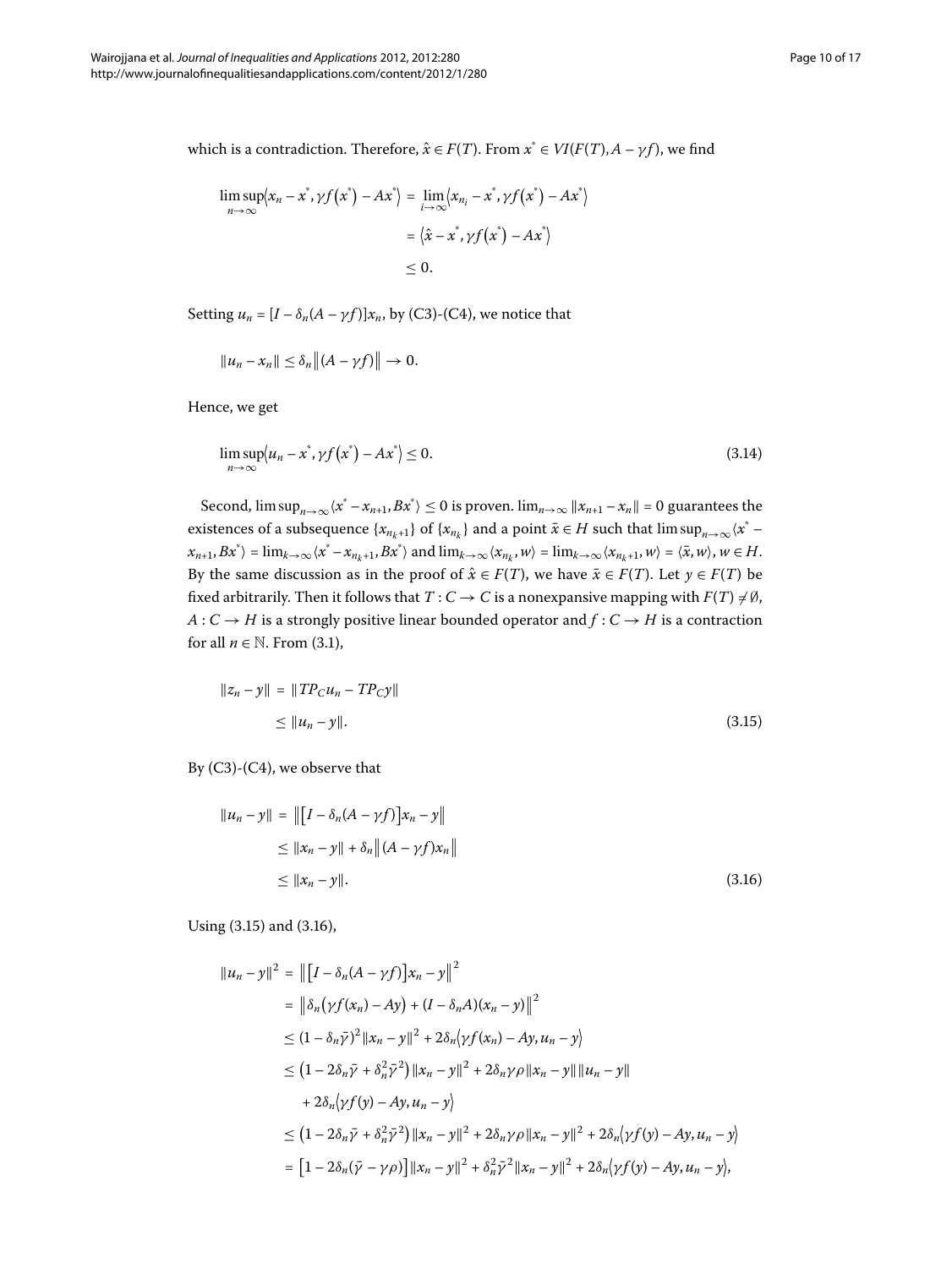which implies that

$$
0 \le (||x_n - y||^2 - ||u_n - y||^2) - 2\delta_n(\bar{y} - \gamma \rho)||x_n - y||^2 + \delta_n^2 \bar{y}^2 ||x_n - y||^2
$$
  
+  $2\delta_n(\gamma f(y) - Ay, u_n - y)$   
=  $(||x_n - y|| + ||u_n - y||)(||x_n - y|| - ||u_n - y||)$   
 $- 2\delta_n(\bar{y} - \gamma \rho)||x_n - y||^2 + \delta_n^2 \bar{y}^2 ||x_n - y||^2$   
+  $2\delta_n(\gamma f(y) - Ay, u_n - y)$   
 $\le M_2 ||x_n - u_n|| - 2\delta_n(\bar{y} - \gamma \rho)||x_n - y||^2 + \delta_n^2 \bar{y}^2 ||x_n - y||^2 + 2\delta_n(\gamma f(y) - Ay, u_n - y),$ 

where  $M_2 := \sup\{\|x_n - y\| + \|u_n - y\| : n \in \mathbb{N}\}<\infty$  for every  $n \in \mathbb{N}$ . By the weak convergence of  $\{u_{n_i}\}\$  to  $\bar{x} \in F(T)$ ,  $\lim_{n\to\infty} ||u_n - x_n|| = 0$  and (C3)-(C4), we get  $\langle (\gamma f - A)y, \bar{x} - y \rangle \le 0$  for all  $y \in F(T)$ . A mapping *A* being a strongly positive linear bounded operator and *f* being a contraction ensure  $\langle (\gamma f - A)\mathbf{y}, \bar{\mathbf{x}} - \mathbf{y} \rangle \le 0$  for all  $\mathbf{y} \in F(T)$ , that is,  $\bar{\mathbf{x}} \in VI(F(T), A - \gamma f)$ . Thus,  $x^* \in VI(VI(F(T), A - \gamma f), B)$ , we have

<span id="page-10-0"></span>
$$
\limsup_{n \to \infty} \langle x^* - x_n, Bx^* \rangle = \limsup_{i \to \infty} \langle x^* - x_{n_i}, Bx^* \rangle
$$

$$
= \langle x^* - \bar{x}, Bx^* \rangle
$$

$$
\leq 0.
$$

From  $(3.13)$ , we notice that

$$
\limsup_{n \to \infty} \langle x^* - y_n, Bx^* \rangle \le 0. \tag{3.17}
$$

Third,  $\limsup_{n\to\infty} \langle x_n - x^*, \phi(x^*) - x^* \rangle \leq 0$  is proven. Choose a subsequence  $\{x_{n_g}\}$  of  $\{x_n\}$ such that

$$
\limsup_{n\to\infty}\langle x_n-x^*,\phi(x^*)-x^*\rangle=\lim_{g\to\infty}\langle x_{n_g}-x^*,\phi(x^*)-x^*\rangle.
$$

The boundedness of  $\{x_{n_g}\}\$ implies the existence of a subsequence  $\{x_{n_g}\}\$  of  $\{x_{n_g}\}\$  and a point  $\tilde{x} \in H$  such that  $\{x_{n_{g_h}}\}$  converges weakly to  $\tilde{x}$ . By  $\lim_{n\to\infty} ||x_{n+1} - x_n|| = 0$ , we have  $\lim_{h\to\infty}\langle x_{n_{g_h+1}}, w\rangle = \langle \tilde x, w\rangle$ ,  $w\in H$ . We may assume, without loss of generality, that  $\lim_{i\to\infty} \langle x_{n_g}, w \rangle = \langle \tilde{x}, w \rangle$ ,  $w \in H$ . Assume  $\tilde{x} \neq T(\tilde{x})$ .  $\lim_{n\to\infty} ||x_n - Tx_n|| = 0$  with  $F(T) \neq \emptyset$ guarantees that

$$
\liminf_{g \to \infty} ||x_{n_g} - \tilde{x}|| < \liminf_{g \to \infty} ||x_{n_g} - T(\tilde{x})||
$$
\n
$$
= \liminf_{g \to \infty} ||x_{n_g} - T(x_{n_g}) + T(x_{n_g}) - T(\tilde{x})||
$$
\n
$$
= \liminf_{g \to \infty} ||T(x_{n_g}) - T(\tilde{x})||
$$
\n
$$
\leq \liminf_{g \to \infty} ||x_{n_g} - \tilde{x}||.
$$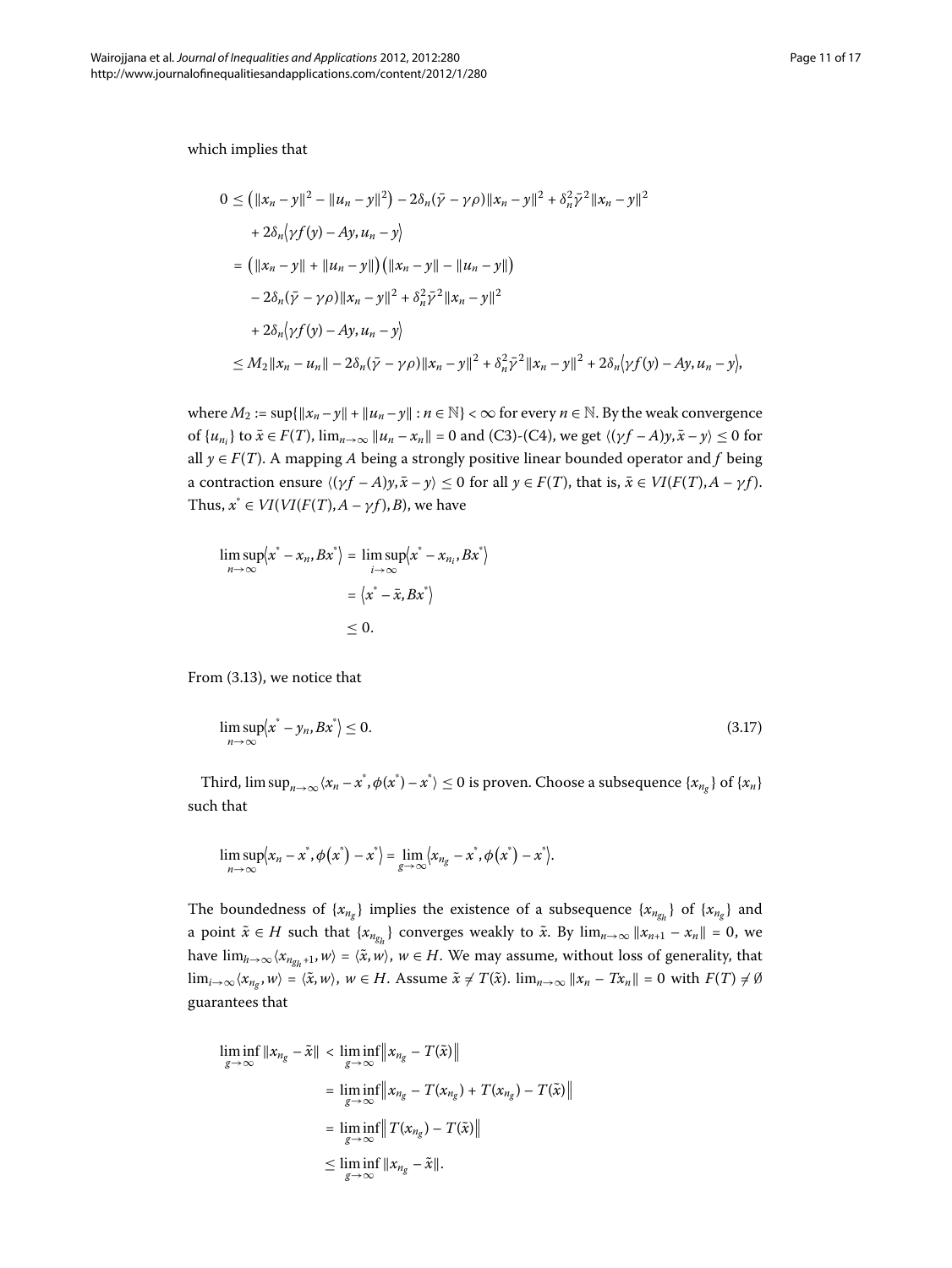<span id="page-11-0"></span>This is a contradiction, that is,  $\tilde{x} \in F(T)$ . From  $x^* \in VI(VI(VI(F(T), A - \gamma f), B), I - \phi)$ , we find

$$
\limsup_{n \to \infty} \langle x_n - x^*, \phi(x^*) - x^* \rangle
$$
\n
$$
= \lim_{g \to \infty} \langle x_{n_g} - x^*, \phi(x^*) - x^* \rangle
$$
\n
$$
= \langle \tilde{x} - x^*, \phi(x^*) - x^* \rangle
$$
\n
$$
\leq 0.
$$
\n(3.18)

Step 4. Finally, we prove  $\lim_{n\to\infty} ||x_n - x^*|| = 0$ . By Lemma 2.8, we compute

$$
\|x_{n+1} - x^*\|^2 = \| \alpha_n \phi(x_n) + (1 - \alpha_n)y_n - x^*\|^2
$$
  
\n
$$
= \| \alpha_n (\phi(x_n) - \phi(x^*)) + \alpha_n (\phi(x^*) - x^*) + (1 - \alpha_n)(y_n - x^*) \|^2
$$
  
\n
$$
\leq \alpha_n k^2 \|x_n - x^*\|^2 + (1 - \alpha_n) \|y_n - x^*\|^2 + 2\alpha_n (\phi(x^*) - x^*, x_{n+1} - x^*)
$$
  
\n
$$
\leq \alpha_n k^2 \|x_n - x^*\|^2 + (1 - \alpha_n) \| (I - \mu \beta_n B) z_n - x^*\|^2
$$
  
\n
$$
+ 2\alpha_n (\phi(x^*) - x^*, x_{n+1} - x^*)
$$
  
\n
$$
= \alpha_n k^2 \|x_n - x^*\|^2 + (1 - \alpha_n) \| (z_n - \mu \beta_n B z_n) - (x^* - \mu \beta_n B x^*) - \mu \beta_n B x^*\|^2
$$
  
\n
$$
+ 2\alpha_n (\phi(x^*) - x^*, x_{n+1} - x^*)
$$
  
\n
$$
\leq \alpha_n k^2 \|x_n - x^*\|^2 + (1 - \alpha_n)
$$
  
\n
$$
\times \{ \| (z_n - \mu \beta_n B z_n) - (x^* - \mu \beta_n B x^*) \|^2 + 2\mu \beta_n (x^* - y_n, B x^*) \}
$$
  
\n
$$
+ 2\alpha_n (\phi(x^*) - x^*, x_{n+1} - x^*)
$$
  
\n
$$
\leq \alpha_n k^2 \|x_n - x^*\|^2 + (1 - \alpha_n)(1 - \tau \beta_n) \|u_n - x^*\|^2 + 2\mu \beta_n (x^* - y_n, B x^*)
$$
  
\n
$$
+ 2\alpha_n (\phi(x^*) - x^*, x_{n+1} - x^*)
$$
  
\n
$$
\leq \alpha_n k^2 \|x_n - x^*\|^2 + (1 - \alpha_n)(1 - \tau \beta_n) \| [I - \delta_n (A - \gamma f)] x_n - x^*\|^2
$$
  
\n
$$
+ 2\alpha_n (\phi(x^*) - x^*, x_{n+1} - x^*)
$$
  
\n
$$
= \alpha_n k^2 \|x_n - x^*\|^2 +
$$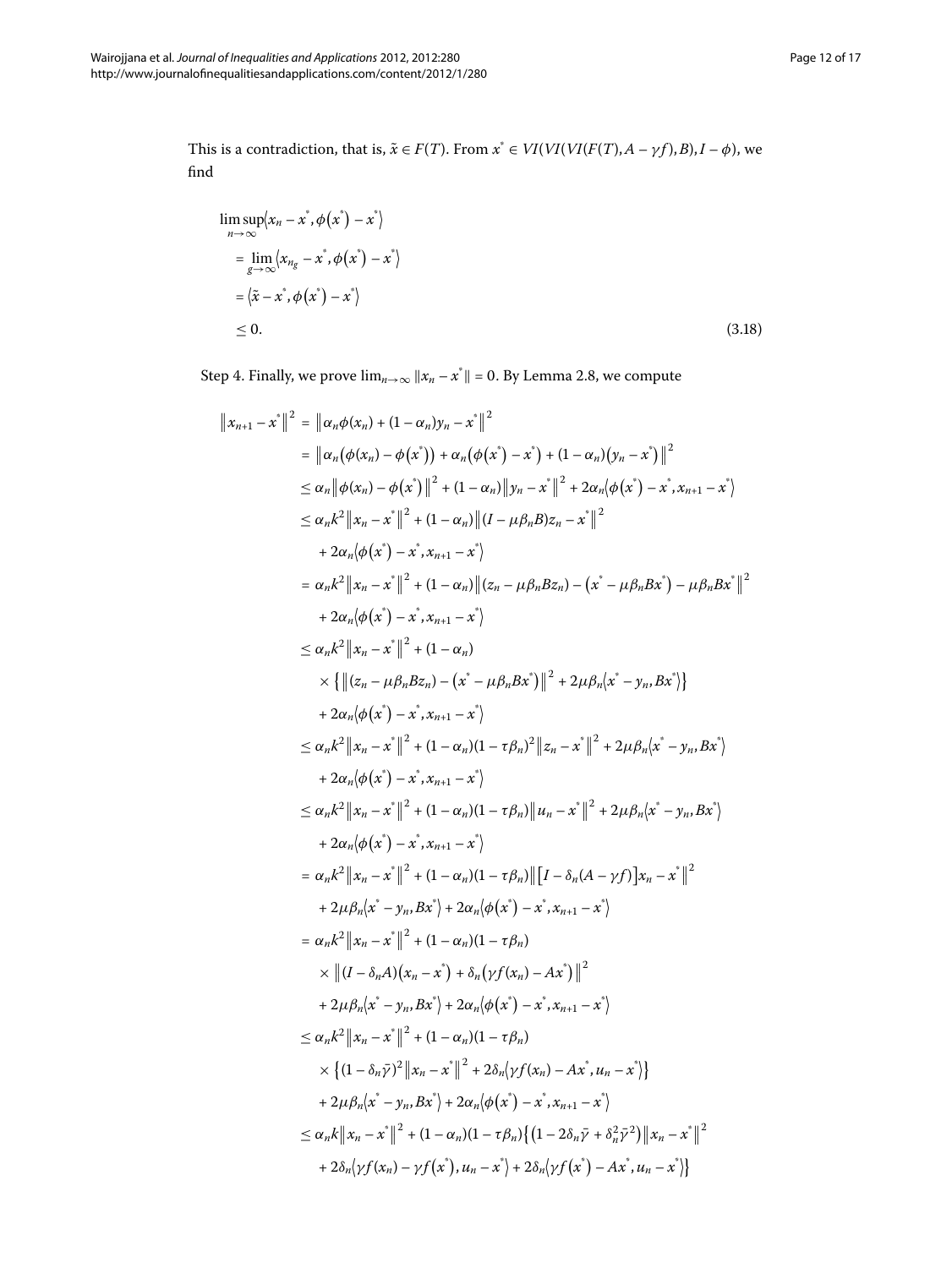+ 2\mu\beta\_n(x^2 - y\_n, Bx^2) + 2\alpha\_n(\phi(x^2) - x^2, x\_{n+1} - x^2)  
\n
$$
\leq \alpha_n k \|x_n - x^*\|^2 + (1 - \alpha_n)(1 - \tau\beta_n)\{(1 - 2\delta_n\bar{y})\|x_n - x^*\|^2  
\n+ \delta_n^2\bar{y}^2\|x_n - x^*\|^2 + 2\delta_n\gamma\rho\|x_n - x^*\|\|u_n - x^*\|  
\n+ 2\lambda_n(\gamma f(x^2) - Ax^*, u_n - x^2)\}\n+ 2\mu\beta_n(x^2 - y_n, Bx^2) + 2\alpha_n(\phi(x^2) - x^2, x_{n+1} - x^2)  
\n $\leq \alpha_n \|x_n - x^*\|^2 + (1 - \alpha_n)(1 - \tau\beta_n)\left[1 - 2\delta_n(\bar{y} - \gamma\rho)\right]\|x_n - x^*\|^2  
\n+ (1 - \alpha_n)(1 - \tau\beta_n)\delta_n^2\bar{y}^2\|x_n - x^*\|^2 + 2\delta_n(\gamma f(x^2) - Ax^*, u_n - x^2)  
\n+ 2\mu\beta_n(x^2 - y_n, Bx^2) + 2\alpha_n(\phi(x^2) - x^2, x_{n+1} - x^2)  
\n+ (1 - \alpha_n)[1 - 2\delta_n(\bar{y} - \gamma\rho) - \tau\beta_n + \tau\beta_n 2\delta_n(\bar{y} - \gamma\rho)]\|x_n - x^*\|^2  
\n+ (1 - \alpha_n)[1 - 2\delta_n(\bar{y} - \gamma\rho) - \tau\beta_n + \tau\beta_n 2\delta_n(\bar{y} - \gamma\rho)]\|x_n - x^*\|^2  
\n+ (1 - \alpha_n)[1 - \tau\beta_n)\delta_n^2\bar{y}^2\|x_n - x^*\|^2 + 2\delta_n(\gamma f(x^2) - Ax^*, u_n - x^2)  
\n+ 2\mu\beta_n(x^2 - y_n, Bx^2) + 2\alpha_n(\phi(x^2) - x^2, x_{n+1} - x^2)  
\n+ (1 - \alpha_n)[1 - \{2\delta_n(\bar{y} - \gamma\rho) + \tau\beta_n - \tau\beta_n 2\delta_n(\bar{y} - \gamma\rho)]\|x_n - x^*\|^2  
\n+ (1 - \alpha_n)[1 - \{\delta_n\delta_n^2\bar{y}$
$$

Since  $\{x_n\}$ ,  $\{Ax_n\}$ ,  $\{\beta x_n\}$ ,  $\{\phi(x_n)\}$  and  $\{f(x_n)\}$  are all bounded, we can choose a constant  $M_1 > 0$  such that

$$
\sup_{n} \frac{1}{\bar{\gamma} - \gamma \rho} \left\{ \frac{\delta_n \bar{\gamma}^2}{2} \|x_n - x^*\|^2 \right\} \le M_1.
$$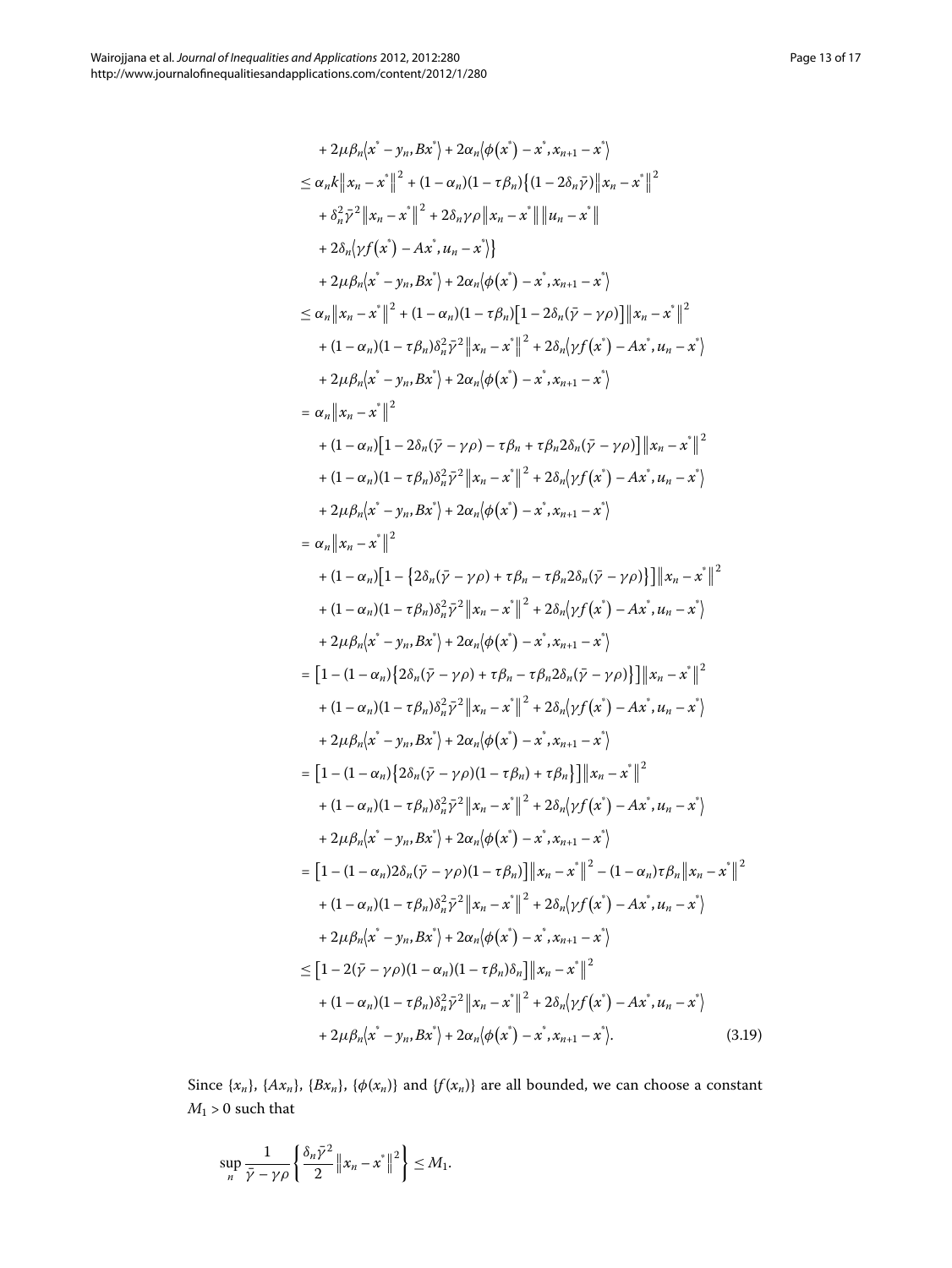It follows that

$$
\|x_{n+1} - x^*\|^2 \le [1 - 2(\bar{\gamma} - \gamma \rho)(1 - \alpha_n)(1 - \tau \beta_n)\delta_n]\|x_n - x^*\|^2
$$
  
+ 2(\bar{\gamma} - \gamma \rho)(1 - \alpha\_n)(1 - \tau \beta\_n)\delta\_n \zeta\_n, (3.20)

where

$$
\zeta_n = \delta_n M_1 + \frac{1}{(\bar{\gamma} - \gamma \rho)(1 - \alpha_n)(1 - \tau \beta_n)} \langle \gamma f(x^*) - Ax^*, u_n - x^* \rangle
$$
  
+ 
$$
\frac{\mu \beta_n}{(\bar{\gamma} - \gamma \rho)(1 - \alpha_n)(1 - \tau \beta_n)\delta_n} \langle x^* - y_n, Bx^* \rangle
$$
  
+ 
$$
\frac{\alpha_n}{(\bar{\gamma} - \gamma \rho)(1 - \alpha_n)(1 - \tau \beta_n)\delta_n} \langle \phi(x^*) - x^*, x_{n+1} - x^* \rangle.
$$

By (3.14), (3.17), (3.18) and (C3)-(C4), we get  $\limsup_{n\to\infty} \zeta_n \leq 0$ . Applying Lemma 2.9, we can conclude that  $x_n \to x^*$ . This completes the proof.  $\Box$  $\Box$ 

# **4 An example**

Next, the following example shows that all the conditions of Theorem 3[.](#page-4-2)1 are satisfied.

**Example 4.1** For instance, let  $\alpha_n = \frac{1}{n}$ ,  $\beta_n = \frac{1}{2n}$  and  $\delta_n = \frac{1}{3n}$ . We will show that the condition (C1) is achieved. Then, clearly, the sequence  $\{\delta_n\}$ 

$$
\sum_{n=1}^{\infty}\delta_n=\sum_{n=1}^{\infty}\frac{1}{3n}=\infty
$$

and

$$
\sum_{n=1}^{\infty} |\delta_{n+1} - \delta_n| = \sum_{n=1}^{\infty} \left| \frac{1}{3(n+1)} - \frac{1}{3n} \right|
$$
  
 
$$
\leq \left| \frac{1}{3 \cdot 1} - \frac{1}{3 \cdot 2} \right| + \left| \frac{1}{3 \cdot 2} - \frac{1}{3 \cdot 3} \right| + \left| \frac{1}{3 \cdot 3} - \frac{1}{3 \cdot 4} \right| + \cdots
$$
  
=  $\frac{1}{3}$ .

The sequence  $\{\delta_n\}$  satisfies the condition (C1).

Next, we will show that the condition (C2) is achieved. We compute

$$
\sum_{n=1}^{\infty} |\beta_{n+1} - \beta_n| = \sum_{n=1}^{\infty} \left| \frac{1}{2(n+1)} - \frac{1}{2n} \right|
$$
  

$$
\leq \left| \frac{1}{2 \cdot 1} - \frac{1}{2 \cdot 2} \right| + \left| \frac{1}{2 \cdot 2} - \frac{1}{2 \cdot 3} \right| + \left| \frac{1}{2 \cdot 3} - \frac{1}{2 \cdot 4} \right| + \cdots
$$
  

$$
= \frac{1}{2}.
$$

The sequence  $\{\beta_n\}$  satisfies the condition (C2).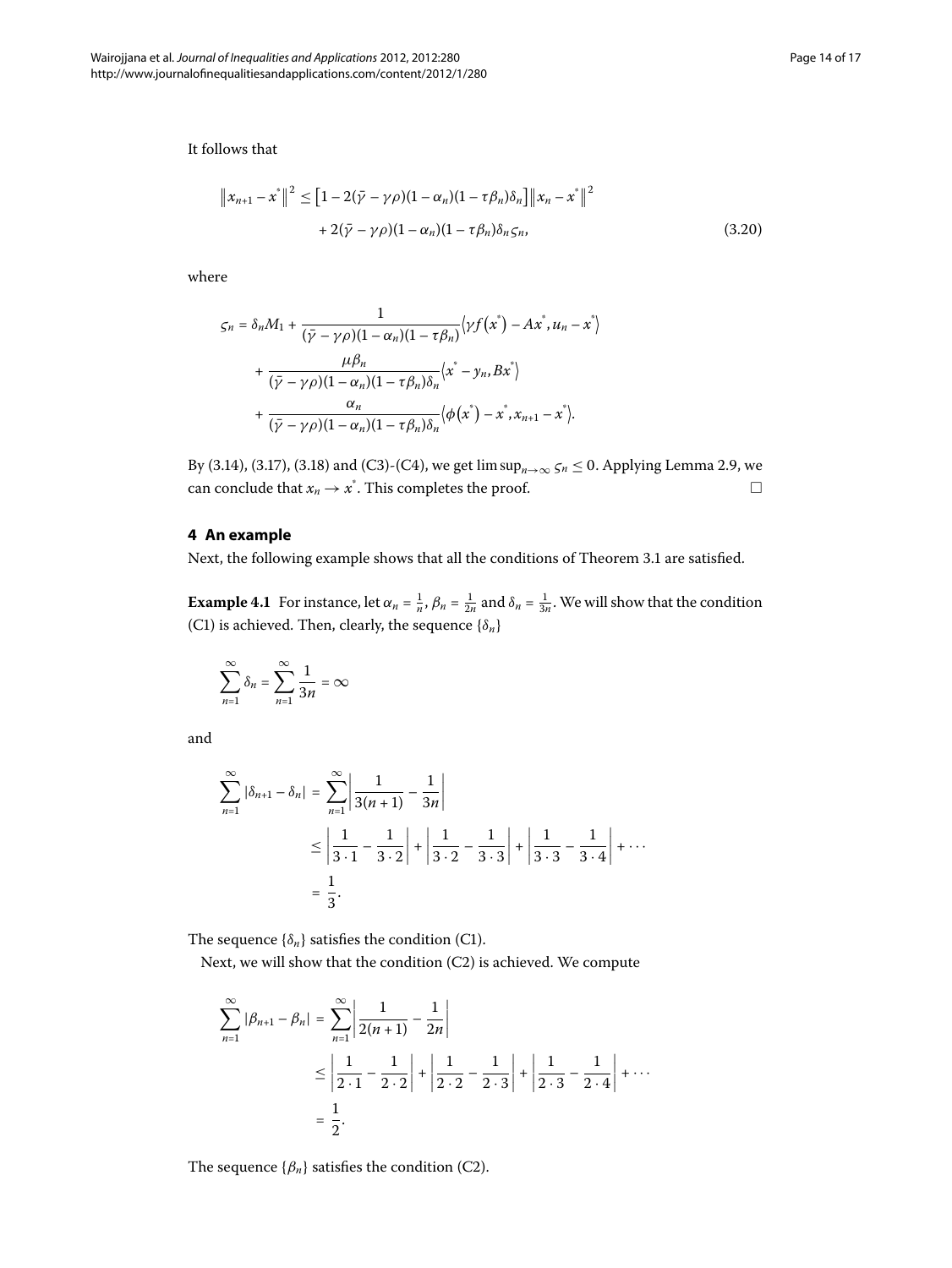Next, we will show that the condition  $(C3)$  is achieved. We compute

$$
\sum_{n=1}^{\infty} |\alpha_{n+1} - \alpha_n| = \sum_{n=1}^{\infty} \left| \frac{1}{n+1} - \frac{1}{n} \right|
$$
  

$$
\leq \left| \frac{1}{1} - \frac{1}{2} \right| + \left| \frac{1}{2} - \frac{1}{3} \right| + \left| \frac{1}{3} - \frac{1}{4} \right| + \cdots
$$
  

$$
= 1
$$

and

$$
\lim_{n\to\infty}\alpha_n=\lim_{n\to\infty}\frac{1}{n}=0.
$$

<span id="page-14-0"></span>The sequence  $\{\alpha_n\}$  satisfies the condition (C3).

Finally, we will show that the condition  $(C4)$  is achieved.

$$
\frac{1}{3n} < \frac{1}{2n} \quad \text{and} \quad \frac{1}{2n} < \frac{1}{n}.
$$

**Corollary 4.2** Let H be a real Hilbert space, C be a closed convex subset of H. Let  $A: C \rightarrow$ *H* be inverse-strongly monotone. Let  $T : C \to C$  be a nonexpansive mapping. Let  $B : C \to C$ *be β-strongly monotone and L-Lipschitz continuous*. *Assume that VI*(*F*(*T*),*A*) *is nonempty set. Suppose*  $\{x_n\}$  *is a sequence generated by the following algorithm*  $x_0 \in C$  *arbitrarily*:

$$
\begin{cases}\n z_n = T(I - \delta_n A)x_n, \\
 y_n = (I - \mu \beta_n B)z_n, \\
 x_{n+1} = (1 - \alpha_n)y_n, \quad \forall n \ge 0,\n\end{cases}
$$
\n(4.1)

 $\{\alpha_n\}, \{\delta_n\} \subset [0,1]$ . *If*  $\mu \in (0, \frac{2\beta}{L^2})$  is used and if  $\{\beta_n\} \subset (0,1]$  satisfies the following conditions:  $(C1):$   $\sum_{n=1}^{\infty} |\delta_{n+1} - \delta_n| < \infty,$   $\sum_{n=1}^{\infty} \delta_n = \infty;$ 

- $(C2): \sum_{n=1}^{\infty} |\beta_{n+1} \beta_n| < \infty;$
- (C3):  $\sum_{n=1}^{\infty} |\alpha_{n+1} \alpha_n| < \infty$ ,  $\lim_{n \to \infty} \alpha_n = 0$ ;
- $(C4): \delta_n \leq \beta_n$  and  $\beta_n \leq \alpha_n$ .

*Then*  $\{x_n\}$  converges strongly to  $x^* \in VI(F(T), A)$ , which is the unique solution of the varia*tional inequality*:

Find 
$$
x^* \in VI(F(T), A)
$$
 such that  $\langle Bx^*, x - x^* \rangle \ge 0$ ,  $\forall x \in VI(F(T), A)$ . (4.2)

<span id="page-14-1"></span>*Proof* Putting  $P_C$  is the identity and  $f, \phi \equiv 0$  in Theorem 3[.](#page-4-2)1, we can obtain the desired  $\Box$  conclusion immediately.  $\Box$ 

**Remark 4[.](#page-14-0)3** Corollary 4.2 generalizes and improves the results of Iiduka [\[](#page-16-1)14].

**Corollary .** *Let H be a real Hilbert space*, *C be a closed convex subset of H*. *Let*  $A: C \rightarrow H$  be a strongly positive linear bounded operator,  $f: C \rightarrow H$  be a  $\rho$ -contraction, *γ be a positive real number such that*  $\frac{\bar{\gamma}-1}{\rho}<\gamma<\frac{\bar{\gamma}}{\rho}.$  *Let*  $T:C\to C$  *be a nonexpansive mapping. Assume that*  $\Omega$  *is nonempty set. Suppose*  $\{x_n\}$  *is a sequence generated by the following*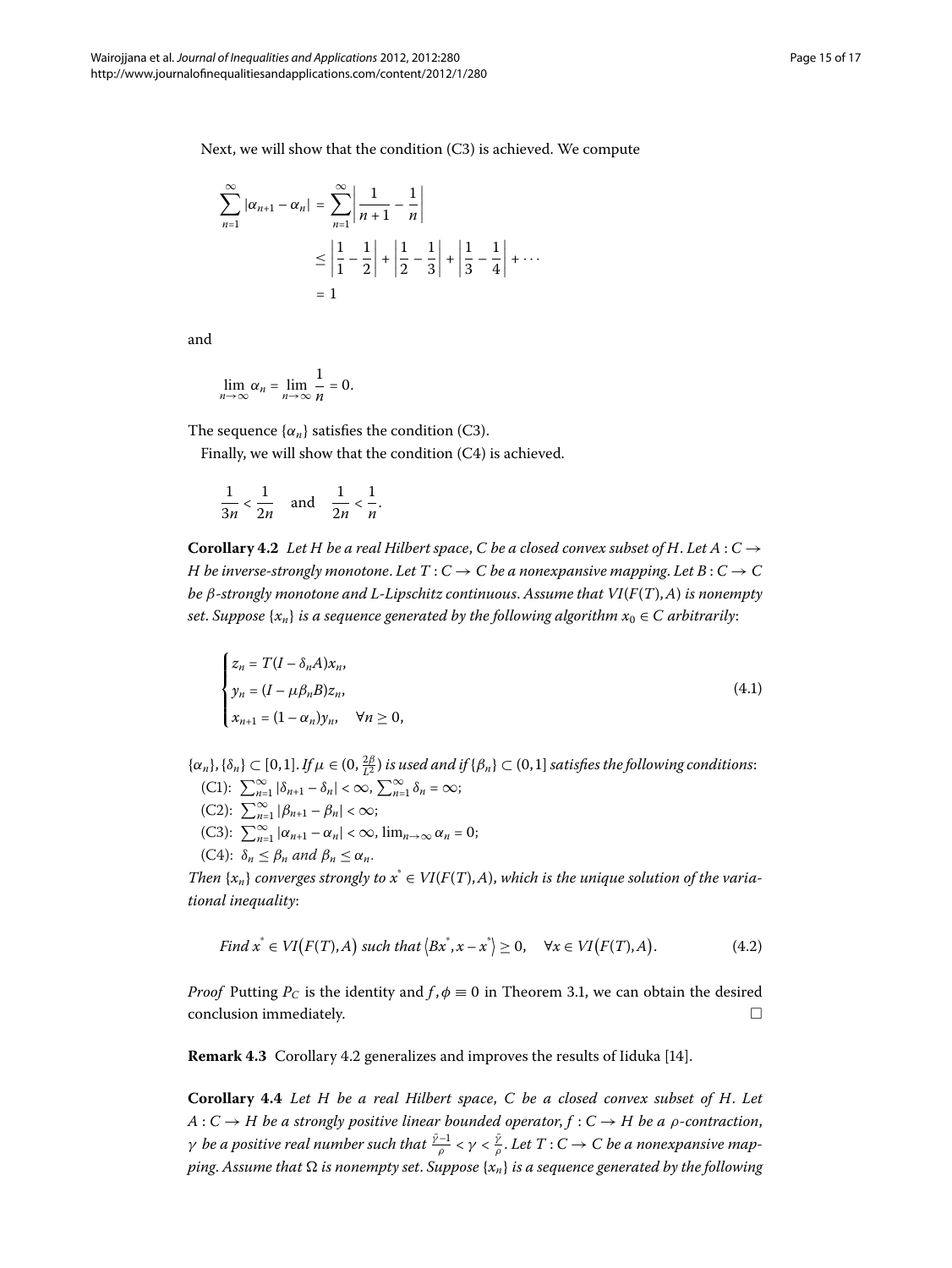*algorithm*  $x_0 \in C$  *arbitrarily*:

$$
\begin{cases}\n z_n = TP_C[I - \delta_n(A - \gamma f)]x_n, \\
 y_n = (I - \mu \beta_n B)z_n, \\
 x_{n+1} = \alpha_n(x_n) + (1 - \alpha_n)y_n, \quad \forall n \ge 0,\n\end{cases}
$$
\n(4.3)

 $\omega$  *where*  $\{\alpha_n\}, \{\delta_n\} \subset [0,1]$ . If  $\mu \in (0, \frac{2\beta}{L^2})$  is used and if  $\{\beta_n\} \subset (0,1]$  satisfies the following con*ditions*:

 $(C1):$   $\sum_{n=1}^{\infty} |\delta_{n+1} - \delta_n| < \infty$ ,  $\sum_{n=1}^{\infty} \delta_n = \infty$ ;  $(C2): \sum_{n=1}^{\infty} |\beta_{n+1} - \beta_n| < \infty;$ (C3):  $\sum_{n=1}^{\infty} |\alpha_{n+1} - \alpha_n| < \infty$ ,  $\lim_{n \to \infty} \alpha_n = 0$ ;  $(C4): \delta_n \leq \beta_n$  and  $\beta_n \leq \alpha_n$ .

*Then*  $\{x_n\}$  *converges strongly to*  $x^* \in \Omega$ , *which is the unique solution of the variational inequality*:

Find 
$$
x^* \in \Omega
$$
 such that  $\langle Bx^*, x - x^* \rangle \ge 0$ ,  $\forall x \in \Omega$ . (4.4)

*Proof* Putting  $\phi$  is the identity in Theorem 3[.](#page-4-2)1, we can obtain the desired conclusion immediately.  $\Box$ 

<span id="page-15-1"></span><span id="page-15-0"></span>**Remark 4[.](#page-14-1)5** Corollary 4.4 generalizes and improves the results of Marino and Xu [20].

#### **Competing interests**

The authors declare that they have no competing interests.

#### **Authors' contributions**

Both authors read and approved the final manuscript.

#### **Author details**

<span id="page-15-2"></span>1Department of Mathematics, Faculty of Science, King Mongkut's University of Technology Thonburi (KMUTT), Bangmod, Thung Khru, Bangkok, 10140, Thailand. <sup>2</sup> Department of Mathematics, Faculty of Science and Agricultural Technology, Rajamangala University of Technology Lanna, Phan, Chiang Rai, 57120, Thailand.

#### <span id="page-15-3"></span>**Acknowledgements**

<span id="page-15-4"></span>The authors thank to the Higher Education Research Promotion and National Research University Project of Thailand, the Office of the Higher Education Commission for financial support during the preparation of this paper.

#### <span id="page-15-6"></span><span id="page-15-5"></span>Received: 10 May 2012 Accepted: 13 November 2012 Published: 3 December 2012

#### **References**

- 1. Hartman, P, Stampacchia, G: On some nonlinear elliptic differential functional equations. Acta Math. 115, 271-310 (1966)
- 2. Cianciaruso, F, Marino, G, Muglia, L, Yao, Y: On a two-step algorithm for hierarchical fixed point problems and variational inequalities. J. Inequal. Appl. 2009, Article ID 208692 (2009)
- 3. Yao, JC, Chadli, O: Pseudomonotone complementarity problems and variational inequalities. In: Crouzeix, JP, Haddjissas, N, Schaible, S (eds.) Handbook of Generalized Convexity and Monotonicity, pp. 501-558 (2005)
- 4. Kirk, WA: Fixed point theorem for mappings which do not increase distance. Am. Math. Mon. 72, 1004-1006 (1965) 5. Combettes, PL: A block-iterative surrogate constraint splitting method for quadratic signal recovery. IEEE Trans. Signal
	- Process. 51(7), 1771-1782 (2003)
- 6. Hirstoaga, SA: Iterative selection method for common fixed point problems. J. Math. Anal. Appl. 324, 1020-1035 (2006)
- 7. Iiduka, H, Yamada, I: A subgradient-type method for the equilibrium problem over the fixed point set and its applications. Optimization 58(2), 251-261 (2009)
- 8. Slavakis, K, Yamada, I: Robust wideband beamforming by the hybrid steepest descent method. IEEE Trans. Signal Process. 55(9), 4511-4522 (2007)
- 9. Slavakis, K, Yamada, I, Sakaniwa, K: Computation of symmetric positive definite Toeplitz matrices by the hybrid steepest descent method. Signal Process. 83, 1135-1140 (2003)